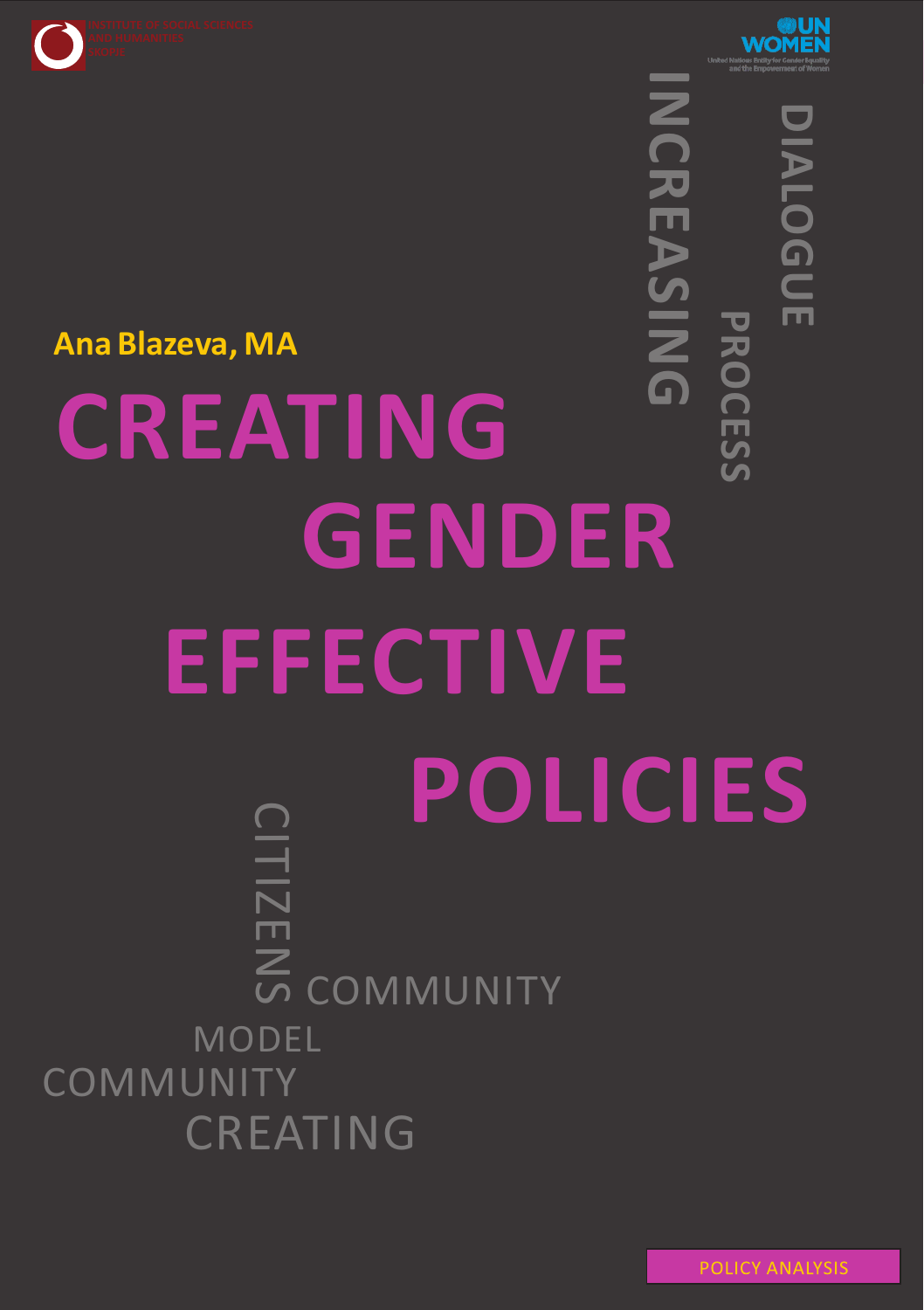Policy analyses **Creating Gender Effective Policies:**  *A model for increasing the dialogue and inclusion of the citizens in the process of creating Gender Responsive polices*

Publisher Institute of social sciences and humanities - Skopje Street "20 Oktomvri" nr.8, second floor 1000 Skopje, Macedonia

For the publisher Katerina Kolozova Executive Director of ISSH-Skopje

Author Ana Blazeva, MA

The team who worked on the project: Katerina Kolozova Marija Savovska Ana Blazeva Artan Sadiku Suzana Grozdanovska Kalina Lecevska Viktorija Borovska

Design and data visualization Risto Aleksovski

Copies: 500

CIP - Каталогизација во публикација Национална и универзитетска библиотека "Св. Климент Охридски", Скопје 323.21:305(497.7) 352/354:304.9(497.7)

BLAZHEVA, Ana

 Creating gender effective policies : #a #model for increasing the dialogue and inclusion of the citizens in the process of creating gender responsive policies : policy analyses / [author Ana Blazeva]. - Skopje : Institute of social sciences and humanities, 2014. - 40 стр. ; 21 см Библиографија: стр. 38-40

ISBN 978-608-4755-03-6

а) Родова застапеност - Креирање политика - Македонија б) Општествен развој - Локална самоуправа - Родови аспекти - Македонија COBISS.MK-ID 96707850



This publication is elaborated with the support of the United Nations Body **for Gender Equality and Advancement of Women (UN WOMEN)** Project Office in Skopje. The views and the standpoints presented in this publication belong to the authors and do not necessarily represent the opinions and the views of UN Women, UN organization or other associated

United Nations Entity for Gender Equality organizations. and the Empowerment of Women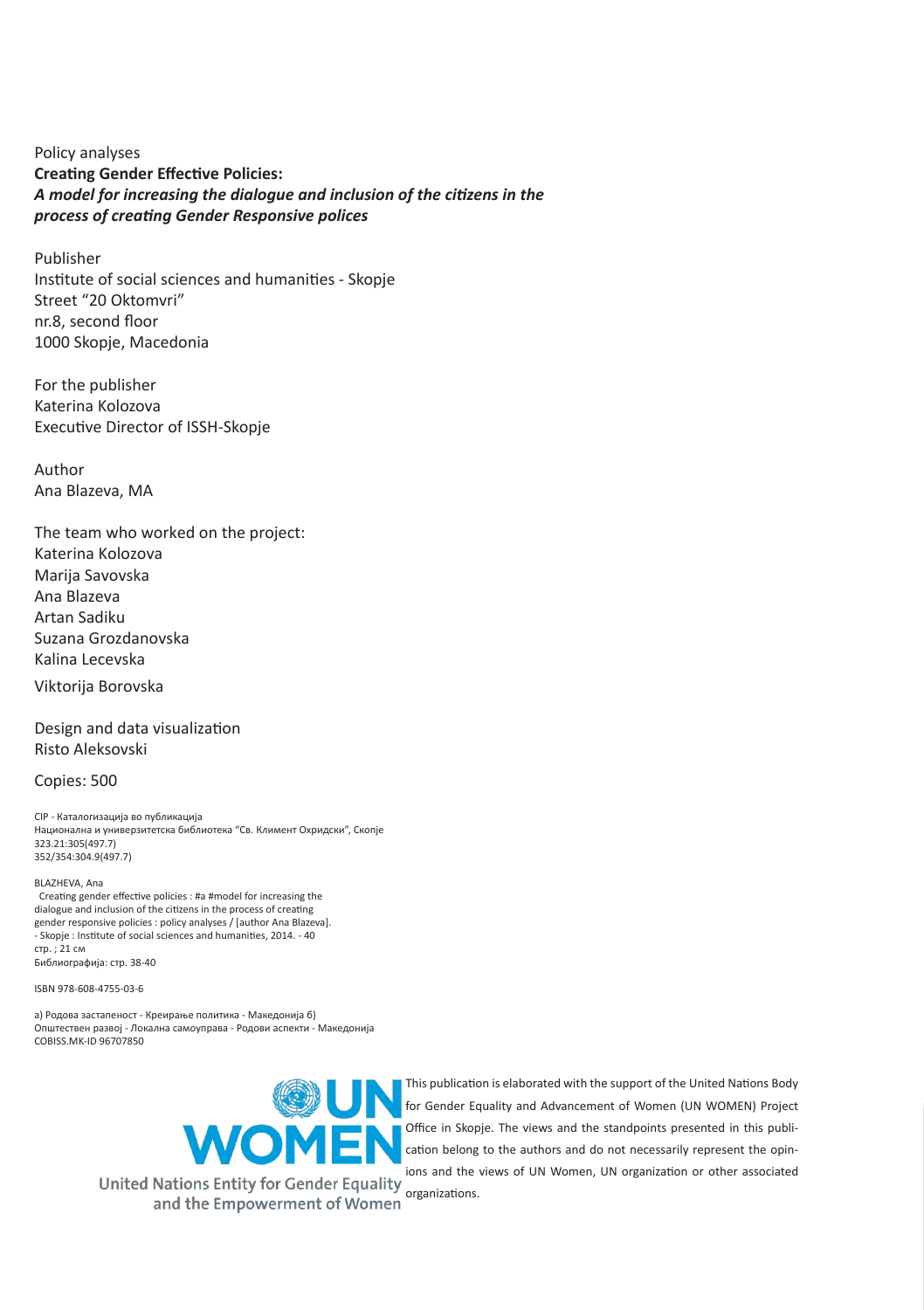Creating Gender Effective Policies:

Skopje 2014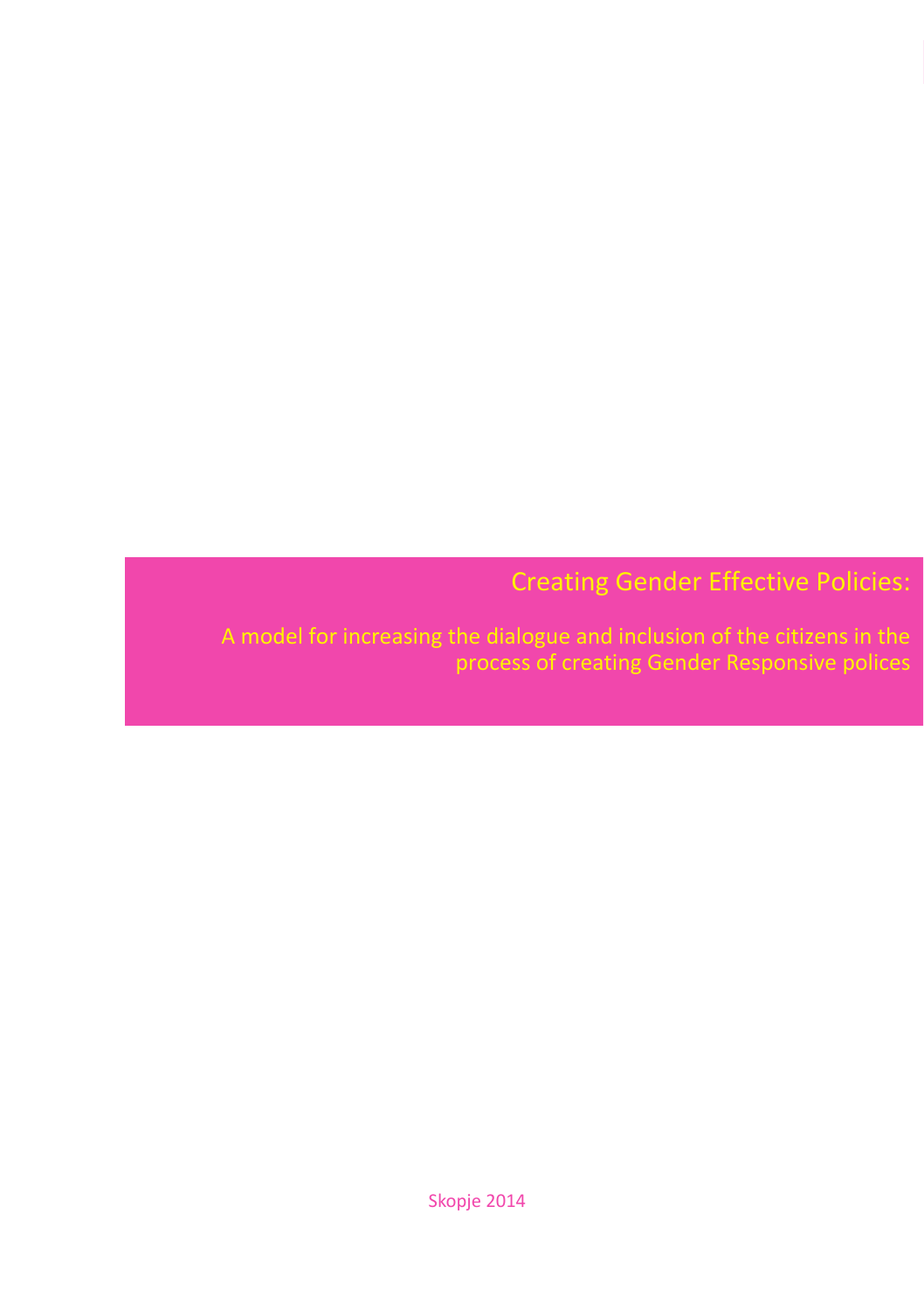**The Institute of Social Sciences and Humanities – Skopje expresses its gratitude to UN Women for the confidence and the financial support for the realisation of the project presented in the study before you and for enabli he Institute of Social Sciences and Humanities – Skopje expresses its gratitude to UN Women for the confidence and the financial support for the realisation of the project presented in the study before you and for in the realisation of the project: partner organization "Akcija Zdruzenska," Municipality of Strumica, Municipality of "Gjorce Petrov", Municipality of Bogovinje, NGOs "Zdruzenie za lokalen ruralen razvoj (Association of Local Rural Development)", Zdruzenie na zeni na grad Skpoje (Association of Women of City of Skopje)" and "Zdruzenie na zeni – Strumica (Association of Women – Strumica") and all the women who participated in the discussions and the focus groups.**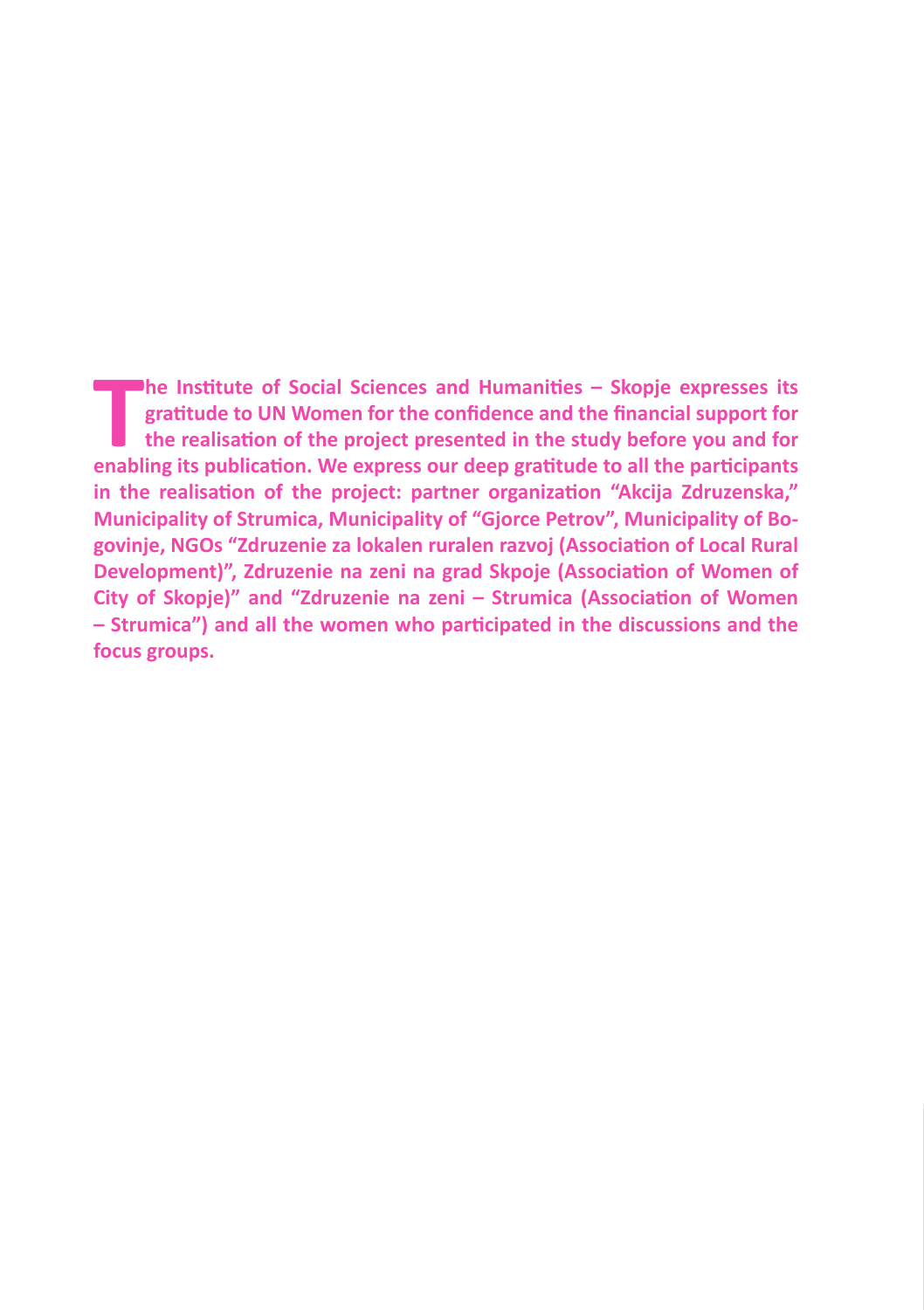# **CONTENT**

| Introduction                                                                                                                                                                                                                                                                                                                                  | 7                    |
|-----------------------------------------------------------------------------------------------------------------------------------------------------------------------------------------------------------------------------------------------------------------------------------------------------------------------------------------------|----------------------|
| 1. Institutional Context of Macedonia and the European Union<br>1.2. What does a gender responsive creating of policies represent?                                                                                                                                                                                                            | 8<br>9               |
| 2. Context - The Existing Legal and Institutional Framework<br>2.2. Economic Context and Employment/Unemployment<br>2.3. Decision Making<br>2.4. The Gender Equality in Macedonia Measured in International Context,<br>Special Emphasis on the Application of the Principles of Gender Equality by the<br>Units of the Local Self-Governance | 11<br>13<br>14<br>14 |
| 3. Description of One of the Possible Models in Creating and Promoting<br>of Gender Responsive Policies in the Units of Local Self-Governance<br>3.1. Special Areas in which It Is Necessary to Work on Strengthening of the<br>Capacities in Creating and Implementing of Mechanisms for Promoting Gender<br><b>Equality</b>                 | 16<br>18             |
| 3.1.1. Gender Analysis in the Process of Creating Policies<br>3.1.2. Community Score Card or CSC<br>3.1.3. Gender Responsive Planning and Budgeting<br>3.2. Establishing of Cooperation and Dialogue with Representatives<br>of Relevant Groups, and Forming of Work Groups                                                                   | 18<br>18<br>21<br>24 |
| 4. Results from the Application of the Model<br>4.1 Implementation and Results of the Project "Strengthening of the<br>Capacities of the Local Self-governance and the Local Activists in<br>Creating Effective Policies for Gender Equality in Republic of Macedonia"                                                                        | 25<br>25             |
| 4.2. Results from the Community Score Card (CSC)<br>5. Conclusions and Recommendations                                                                                                                                                                                                                                                        | 27<br>36             |
| References                                                                                                                                                                                                                                                                                                                                    | 38                   |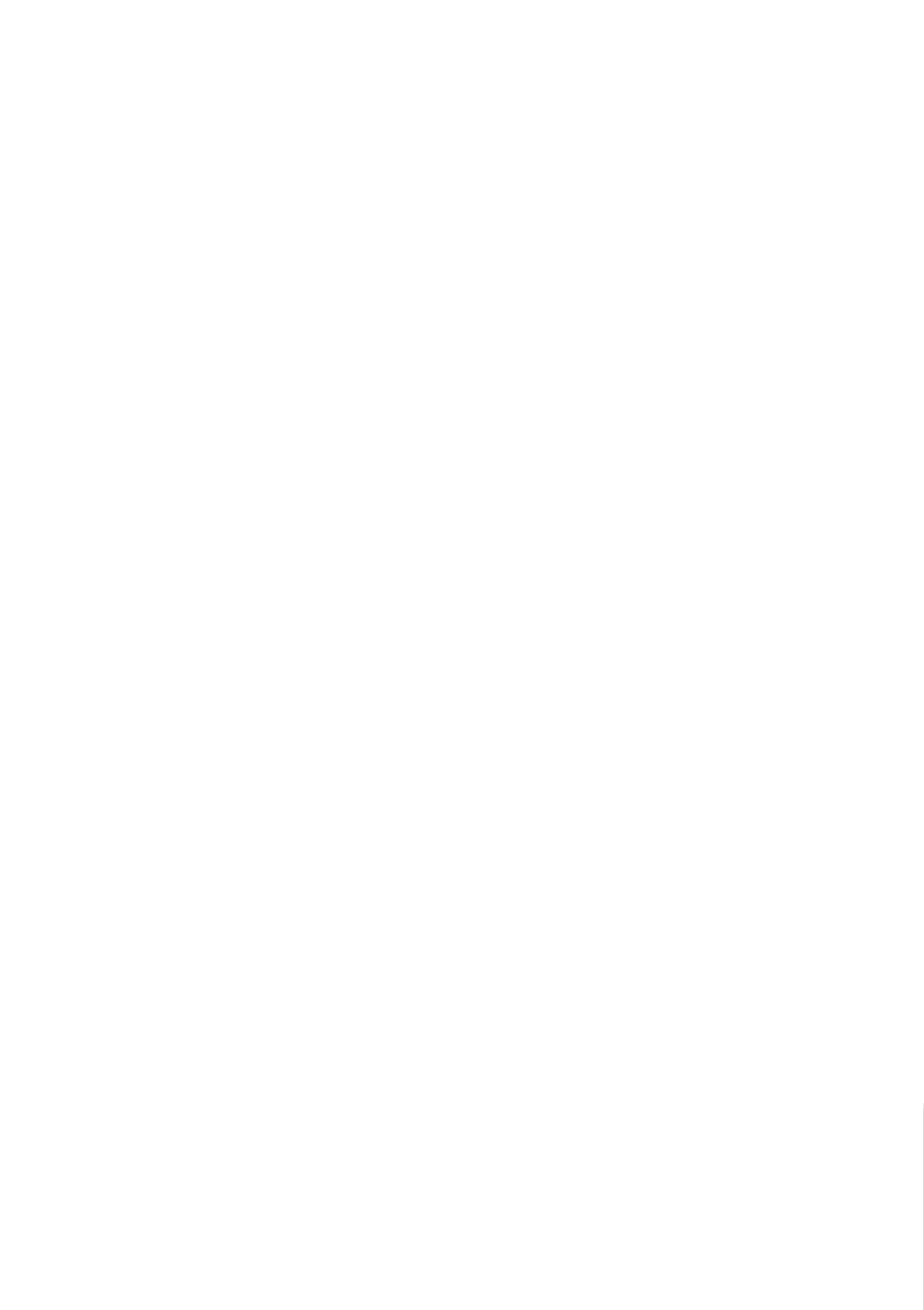# **INTRODUCTION**

The analysis at hand is the result of the project "Strengthening of the Capacities of the Local Self-governance and the Local Activists in Creating Effective Policies for Gender Equality in Republic of Macedonia," implemen he analysis at hand is the result of the project "Strengthening of the Capacities of the Local Self-governance and the Local Activists in Creating Effective Policies for Gender Equality in Republic of Macedonia," implewith the Akcija Zdruzenska, with support of UN WOMEN.

The project was realised in three municipalities in the Republic of Macedonia: Gjorce Petrov, Bogovinje and Strumica in cooperation with the municipalities and the NGOs Association of Local Rural Development, Association of Women of City of Skopje and Association of Women – Strumica.

The good practices of realisation of the project allow creating of a model for strengthening of the dialogue with inclusion of the citizens from the community in the process of creating gender sensitive policies which can serve as a guide in the effort for establishing gender equality and gender mainstreaming in the units of the local self-governance.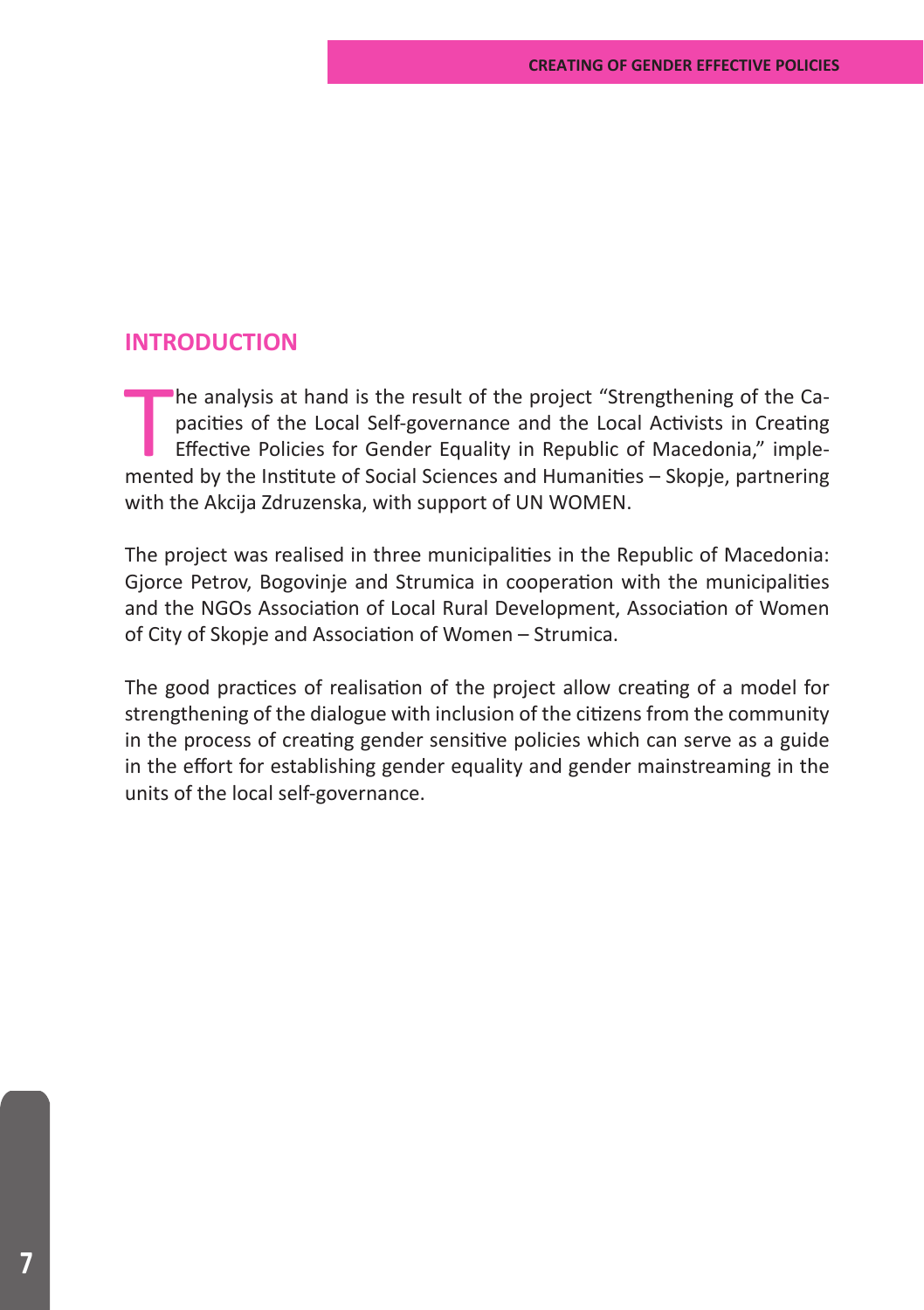# *1. Institutional Context of Macedonia and the European Union*

The creating of gender effective policies is the essential and the most important part in the process of establishing of gender equality and policy gender mainstreaming. In 2010, the Parliament of the European Union, the C he creating of gender effective policies is the essential and the most important part in the process of establishing of gender equality and policy gender mainstreaming. In 2010, the Parliament of the European Union, a Strategy for Equality of Men and Women 2010-2015<sup>1</sup> in which they strengthen the efforts to guarantee the gender rights as fundamental, eliminating the inequalities and promoting equality between men and women. In this document the achievement of gender equality is treated as vital for the development of the Union and the strengthening of social cohesion. Also, the European Strategy 2020<sup>2</sup>, which is a key document for smart, sustainable and inclusive development, sets a goal in increasing the employment of women and man for 75% until 2020 which also means improvement of quantitative and qualitative parameters of employment.

The European Strategy for Equality of Men and Women 2010-2015 as areas with priority extricates -the equal economic independence, equally paid job, equality in decision making and cutting off the gender based violence.

We are broadening the international context in order to mention the two platforms of the United Nations, also creating the context in which new policies for gender equality are adopted. The Beijing Platform for Action with the revisions and the annual sessions and conclusions of the Commission<sup>3</sup> and the Convention for Elimination of the Discrimination against Women<sup>4</sup> continuine to be benchmarks in the direction adopted in the national context. In 2006 the recommendations<sup>5</sup> by the Commission for Elimination of the Discrimination were directed towards strengthening of the national machinery, enabling and accelerating the processes in the Local Self-Governance.

In the latest recommendations<sup>6</sup> by the Committee for Elimination of Discrimination Against Woman from 2013, further strengthening of the national machinery and coordination on different levels of the state institutions, improvement of the implementation of the law and strengthening of the processes of establishing polices in the field of gender equalityis expected.

Seen from this perspective, it is necessary for Republic of Macedonia to continue with the commitments which in the past years were started for establishing the legal framework and basic institutional mechanisms for achieving bigger gender equality. These pleads are most apparent in creating the national legal and institutional mechanisms for establishing gender equality.

The creation of effective policies for gender equality is the next most important step in extension of these commitments and the targeting of the priorities. In compliance with the concept of gender mainstreaming, creating gender effec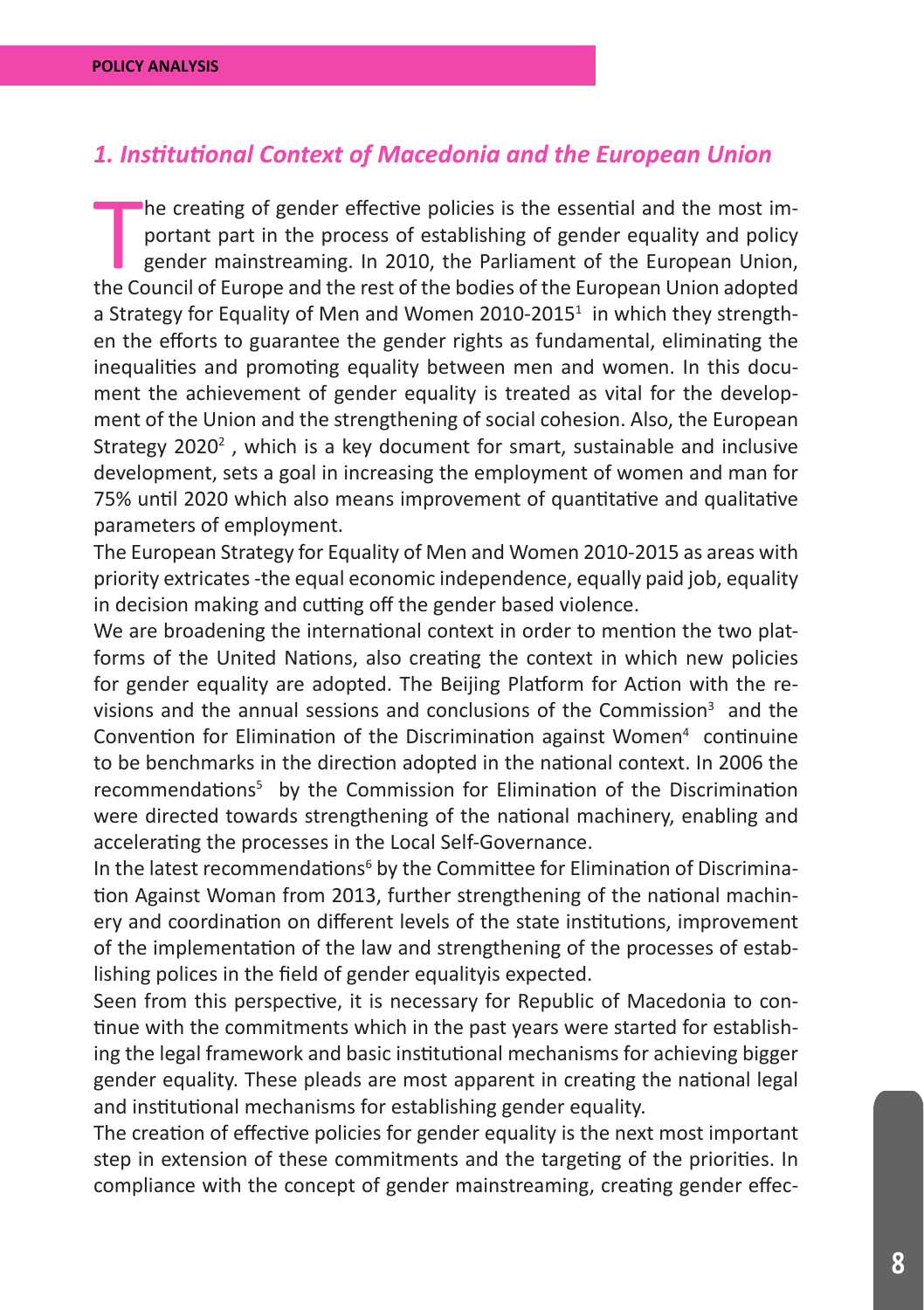tive policies implies knowledge and skills for gender analysis, gender responsive budgeting and conceptualisation of the needs and the priorities of the citizens.

# *1.2. What does creating of gender responsive policies reprsent?*

Gender mainstreaming, as postulated in the Strategy of Gender Equality 2013- 2020<sup>7</sup>, "represents integration of the gender perspective in each phase of the process of building, making, conducting, monitoring and evaluation of policies; having in mind the promotion and the enhancement of the equality between women and men. That means: (a) evaluation of how the policies affect the life and the position of woman and man; and (b) taking responsibility for the implication of such policies on different levels in the society, from family to wider community and finally, (c) to translate those policies in reality. In order for this to be achieved, a high level of political will is necessary, as well as devotion,knowledge and skills throughout all the structures and spheres of the society".

The process of achievement of gender equality in the society is particularly complex,especially in terms of establishing sustainable system of gender mainstreaming. This is even greater challenge when there is resistance in the society, based on low gender sensitivity that results in lack of recognitionthat there is no equality between men and women in the socialreality of our society. The nominal value (in the legislation and certain institutional policies) does not mean and guarantee the equality in the reality. Moreover, different research that reflects the social reality and processes in Macedonia, which results are shown below in the analysis, point to the fact that gender inequality exists in all the spheres of public and private life.Therefore, creation of gender sensitive policies is a huge challenge for which it is not enough just to pose a certain normative framework,but invest efforts and resources in broadening of the awareness of wider population.

The rising of the awareness, on its own, does not guarantee change in the norms and the society towardsadopting values of gender equality. The good will for the application of these values should be translated into institutional policies and built capacities whichimply series of proactive measures for gender equality, assembled in each sphere of the society.

In addition, when focusing on local level, the creation of gender sensitive policies is essential because it enables direct participation of the citizens, thus alleviates the process of identification of the specific needs of the citizens (women and men) and atthe same time enables addressing those needs through providing specific mechanisms and services. The first step in this direction is to raise awareness for the need of gender sensitive policies, since the general belief of the representatives of the Municipality is in favour of the gender neutral poli-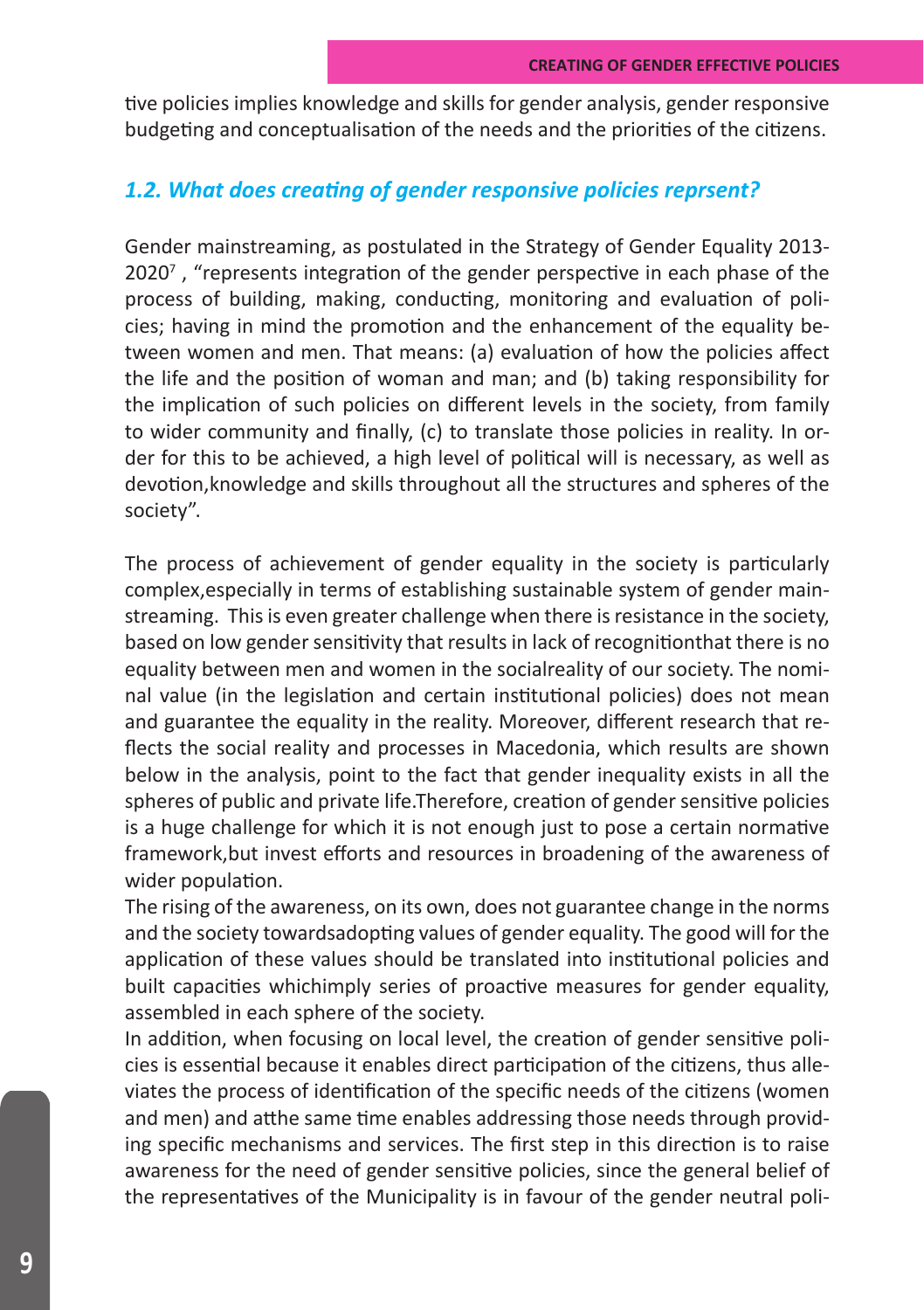cies. This was the result from the discussions with Municipality's representatives, in the process of establishing the collaboration with the municipalities, aimed to evaluate their needs. Their belief is based on a supposition that the aims and the instruments of the given policies (gender neutral policies) apply equally to all, which confirms the lack of gender sensitivity in terms of understanding of the different (possible) effects which that policy could have upon women and men, apropos their specific needs and positions. The assumptionis that the initial positions of the men and women in the society, the context and the specific possibilities are in consent with some ideal image of equality as sketched in the laws.

Also, the saying "There are good laws, but there is no implementation" was often used in these discussions, without recognition and understanding of the necessity of policies as necessary step that will enable implementation of the laws. In other words there isabsence of awareness that for the laws to be transferred in reality, institutionsshould create policies and mechanisms for theirimplementation. This refers to the lack ofawareness and knowledge of the local administration about the concept of gender mainstreaming in general,as well as,lack of the practice of creating gender sensitive policies. Moreover,it suggests the need of developing an educational programme with its own model of trainings which will offer capacitybuildingof the local administration and a model for sustainability and continuous investment in the strengthening of the capacities in the units of the local self-governance. In the process of creating policies, the norm demands the principle of equal opportunities of women and men to be integrated. Because of this and with aim for the norm to be transferred in reality (to be respected) the local creators of policies and programmes should be capacitated. From here, as part of the processes of creating policies, the trainings for adopting knowledge about gender mainstreaming in general and skills for creating gender sensitive polices should be delivered. These trainings should capacitate the representatives of the local administration to recognise the necessity for changing the overall process in creating local policies from gender neutral to gender sensitive, as well as to raise their accountability towards the implementation of the Law for equal opportunities, meaning continuous concern for the different needs and positions of the men and women related to the specific policy. The process of creation of gender policies presupposes:

a) Gender analysis or research of the needs and the priorities of women and men,as well as analysis of the effects of the existing or the planned policies on women and men,

b) Inclusion of the gender perspective in the process of planning and budgeting as an integral part of the process of creating and adopting policies which determines the un/equal distribution or resources and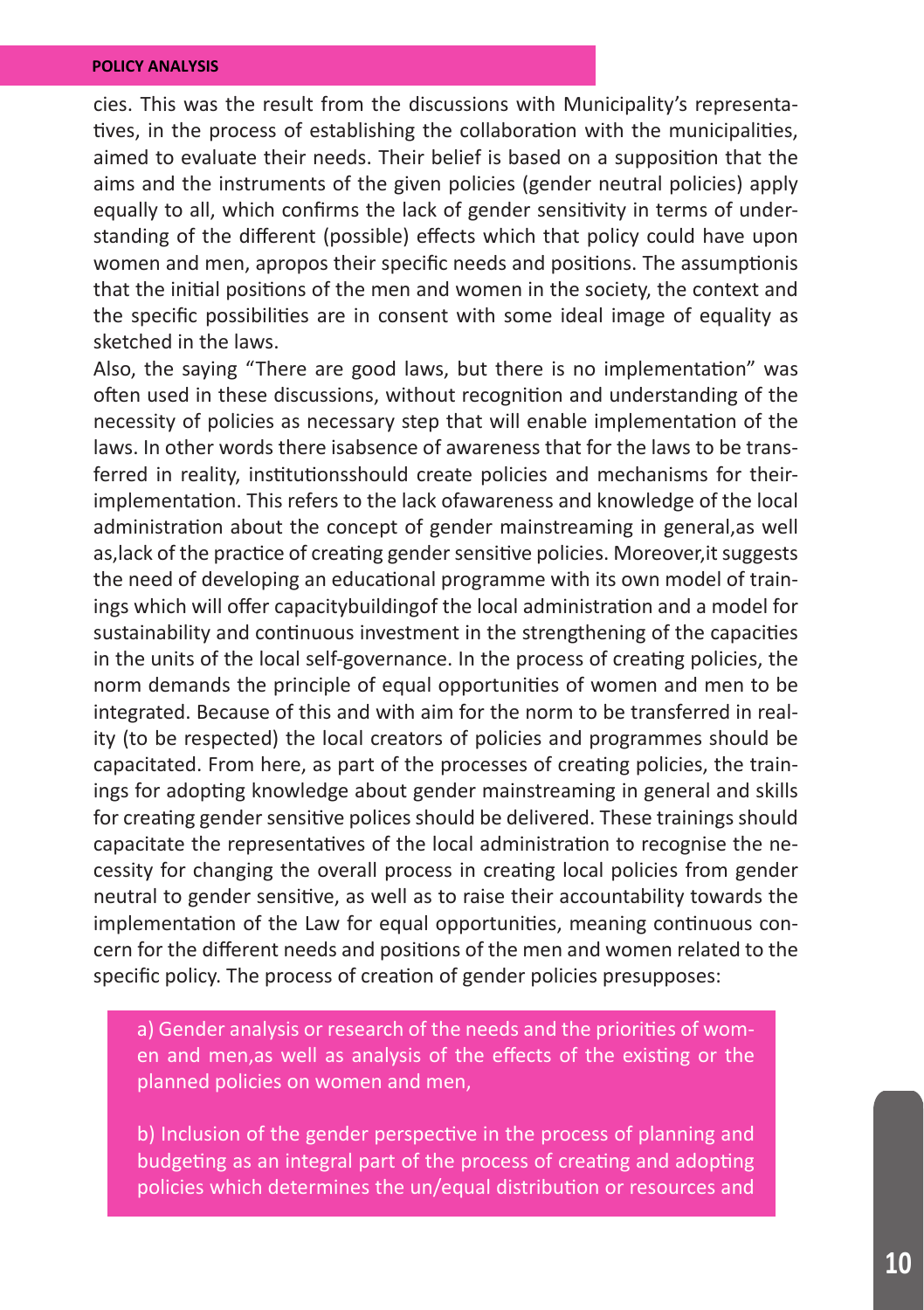# directly affects the effectiveness of the policies.

c) Continuous dialogue between the institutions and the citizens, through their representatives and advocates, or individual participation of the citizens will guarantee the implementation of democratic principles in the process of creating policies and easier and deeper contact with the needs, priorities and the different positions of men and women in the community.

The decentralisation of the self-governance through the units of local self-governance enables the process of democratic creation of policies which in their essence should reflect the different needs and priorities of the women and men from the community and therefore implement the legally set norms for gender equality.

# *2. Context – The Existing Legal and Institutional Framework*

The description of the context include practices referring to the improvement of the ousresearch conducted in the past years. he description of the context includes the legislation and the institutional practices referring to the improvement of the gender equality, as well as, the insights for improvement of the gender equality processes from vari-

The widest legal framework sets the basis of gender equality – in the Constitution of Republic of Macedonia<sup>s</sup> . In the Act 9, the freedoms and the rights of the citizens are guaranteed without a difference in gender, race, colour of skin, national and social background, political and religious beliefs, financial and social status.

The practical implementation of the concept of establishing equal opportunities was started in 1999 when the first National Plan for Action for Gender Equality was adopted.

In 2006, Republic of Macedonia passes the Low of Equal Opportunities of Women and Men, although in many other laws, norms related to prevention of gender discrimination<sup>9</sup> are determined. The law determines the need forthe measures for establishing equal opportunities for women and men, the jurisdiction and the tasks and the obligations of all subjects and agents responsible for implementing the law. In 2008, the law was changed as a resultof the alignment of the Macedonian judicial system with the legislative of the European Union which regulates the unequal treatment of women and men as well as the changes in the penalties part as a result of the changes in the Penalty Law. The latest changes in the Law<sup>10</sup> for Equal Opportunities (Articles 11, 12, 13)

passed in 2012; refer to the obligations and the roles of the subjects in direction of specifying and strengthening the responsibility of all the actors in the processes of gender mainstreaming.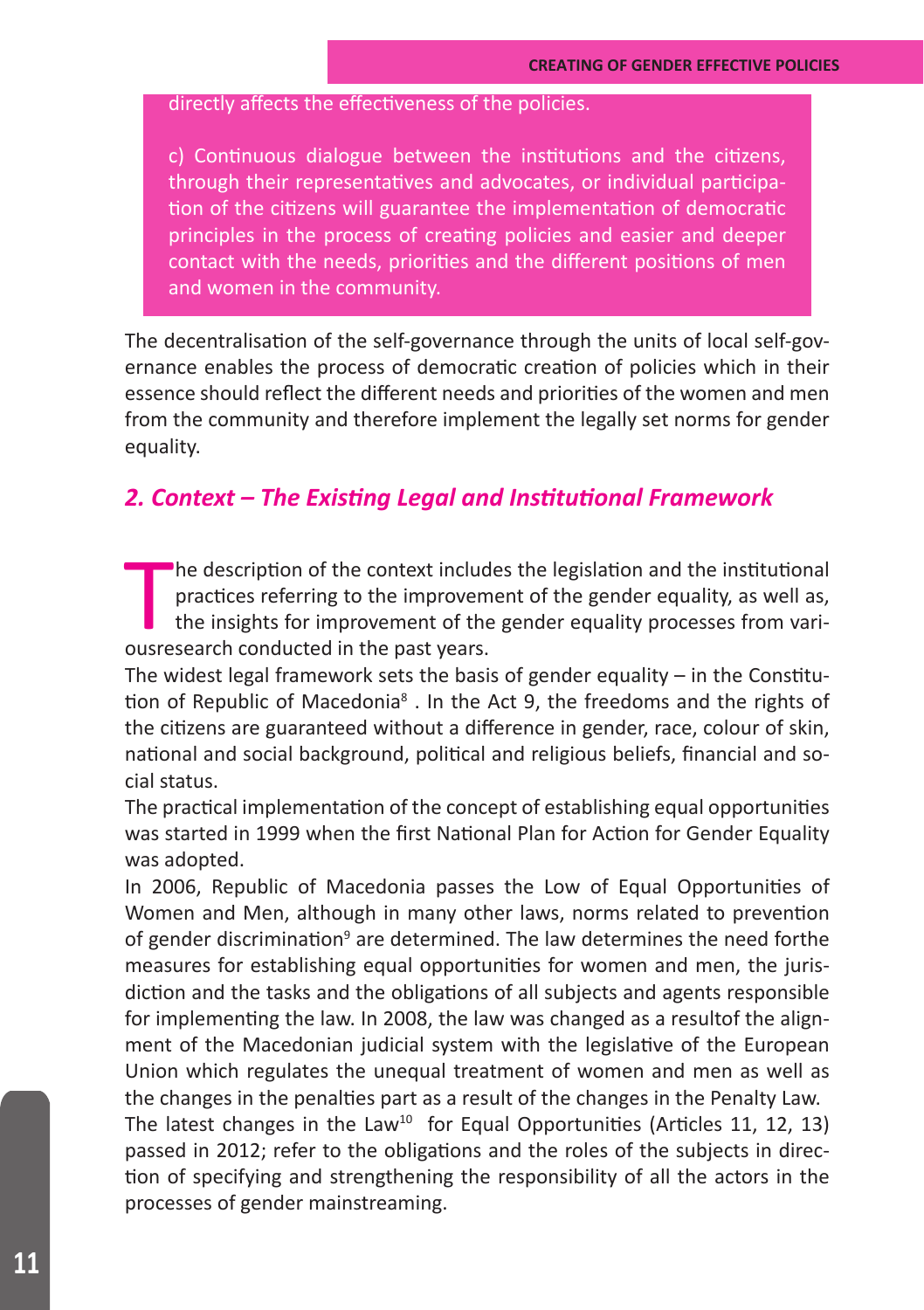According to the Articles (14, 15) from the Low of Equal Opportunities for Men and Women, the units of local self-governance, among the other relevant factors, are responsible for implementing and promoting equal opportunities of men and women via adopting policies, mechanisms and activities which contribute to the promotion of gender equality. The units of the local self-governance should report within their annual reports and take part in creating a strategy for gender equality. The law also gives directions for establishing the "machinery" or the structure and the roles of the local self-governance organs, forming a Commission for Equal Opportunities of Men and Women within the Council of the municipality and determining a coordinator for equal opportunities of men and women (Article 14, 15).

The question of the gender equality, promotion and prevention of equal opportunities, additionally is enabled by the passing of the Law for Preventing and Protection of Discrimination<sup>11</sup> which represents a legal framework for protection of discrimination on different basis.

In the Law of Labour Relations<sup>12</sup> a principle for prohibition of discrimination and employment (Article 6) is introduced, prohibition of direct and indirect discrimination on the work post (Article 7) and sexual harassment (Article 9). With this law the same conditions for professional specialisation and promotion are guaranteed, as well as equal salary for the same job (Article 108). In the Election  $Code<sup>13</sup>$  a principle for adequate and gender representation in the elective organs is introduced (Article 21) by legislated at least 30% of each of the sexes. The Election Code does not anticipate quotas for mayors or special measures for enabling equal participation of women and men in the executive authorities. In 2013 the Parliament of Republic of Macedonia adopted the Strategy for Gender Equality 2013-2020<sup>14</sup> as the latest strategic document of Republic of Macedoniabrought in order to promote equal opportunities of women and men in the overall civic life in Republic of Macedonia. This strategy represents a document "which provides a framework for complete cross-sectorial equality of women and men, ashorizontal, universal, social and political priority." This document also sets the basic steps and the specific directions for complete achievement of gender equality in Republic of Macedonia.

All this points to existence of normative conditions for postulating a gender equality, but different research shows that the implementation of the law and the de-facto condition is one of gender inequality in which women are limited and less involved in the civic processes. This, although often repeated ascertainment in the previous researches or analysis of the context, as well as in the strategic documents such as the Strategy for Gender Equality 2013-2020, is necessary to be concluded once again, being a starting point to proposing certain models which can contribute towards improvement of the stated condition. The inequalities pointed in the researches could be a starting point for defining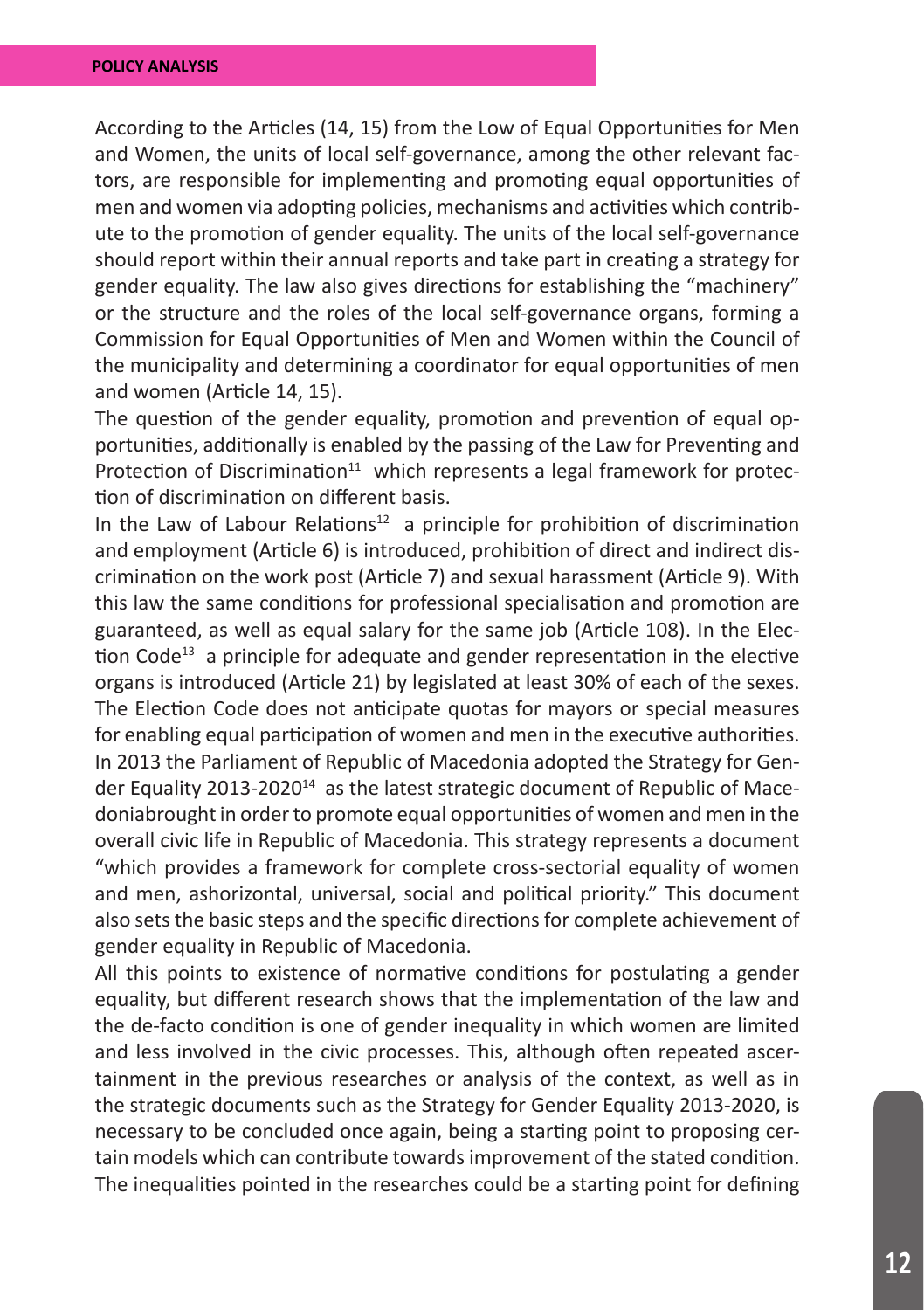the problems and the priorities which can help in marking the fields in which creating gender effective policies is needed. On national level certain steps of identification of the entrance points for integration of the gender perspective in the processes of creating policies and budgeting are done (through regulatory and non-regulatory measures), as well as development of manuals and modules for the state administration for gender mainstreaming.

# *2.2. Economic Context and employment/unemployment*

In the Report of the European Commission for the Progress towards the Equality of Men and Woman 2010<sup>15</sup> is stated that there is a gap in the employment between men and women and that the gap in the non EU member countries is bigger, especially among the most marginalised women, the Roma women for an example. According to the same report for Republic of Macedonia there is a low rate of activity between the women of 44.7% and employment of 30.9% in 2012. The same is confirmed in the data from the Institute of Statistics of Republic of Macedonia<sup>16</sup> for 2013. The percentages for the active population show that 59.7% men are active in the labour market with 40.3% of the women. From the total number of employed, 39% are women and 60.5% are men. According to the revision of the central activities in the field of employment, the number of women targeted with active programmes and measures for employment is symbolic in relation to the total number of unemployed women $17$ . The cause for the low rate of employment of women can be traced back to the difficulties in balancing and handling the challenges of work, family and personal life. Therefore, higher numbers of quality services for child care, care for elderly and special need persons, that will also beavailable to different social categories of citizens, are essentialfor providingwomen with equal position in the process of entering the labour market and further in the career.

Gender-budget analysis of the social care and active polices for employment in Republic of Macedonia<sup>18</sup> conducted by the Ministry of Labour and Social Policy in 2010, also shows that the "Specific inequalities are mirrored in the measuringof the labour of women especially in the domain of unpaid labour which often steps in the grey economy. Supported members of the family are mostly women, majority of women also are not estate or business holdersand therefore represent only the potential and thenon-used work force. The causes lay in the strong traditionalism of the society where the role of the women is portrayed within the family and in the domestic sphere. Just as an illustration, in the part of unemployment according to economic status, the participation of women as employers is 21%, out of which 17% are self-employed, but 60% are unpaid family workers in 2006."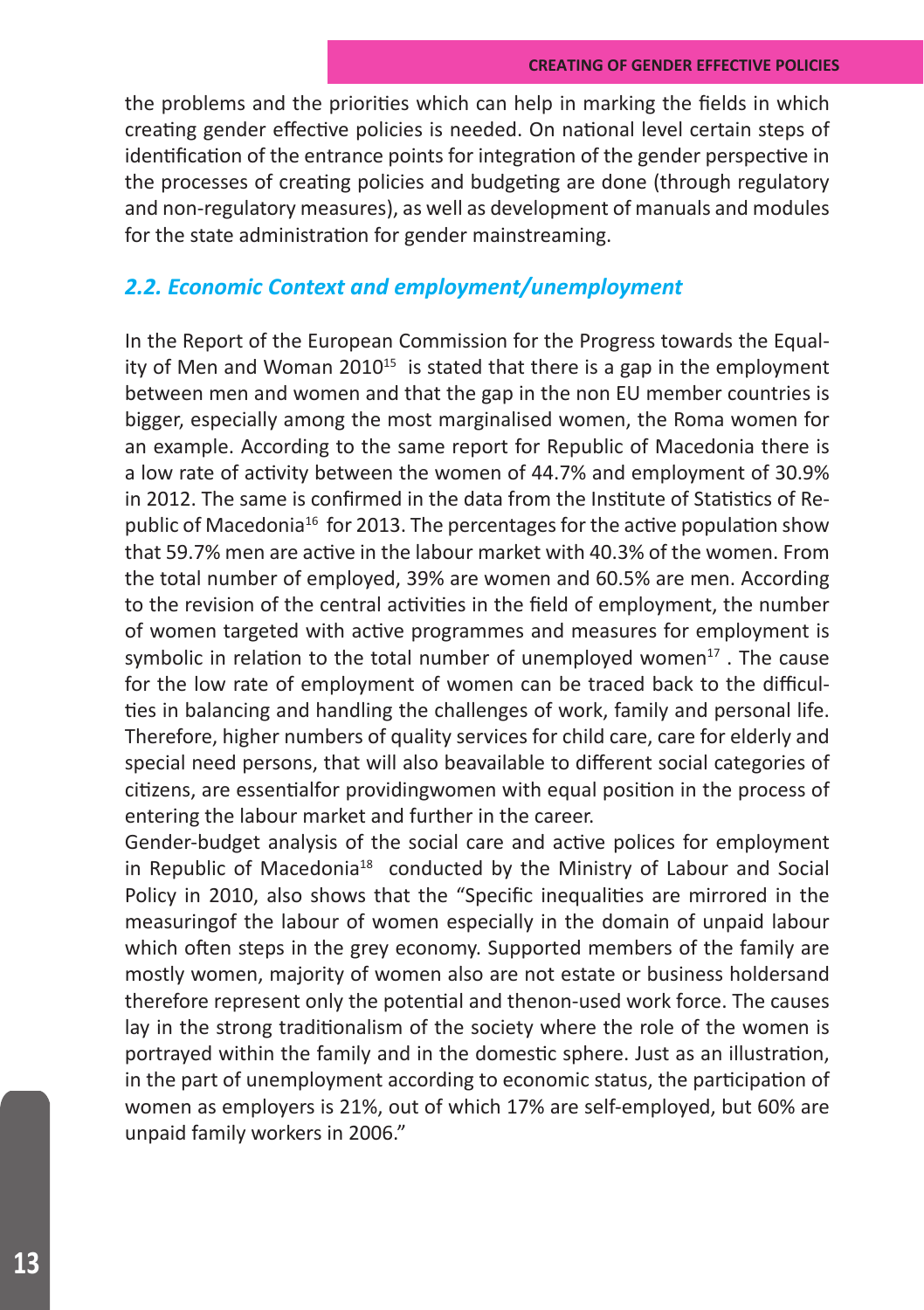### *2.3. Decision Making*

Establishing gender equality of women and men in the decision making processes is another field which is also one of the most important for the overall gender equality. The Report from the Monitoring of the Gender Equality Polices in Republic of Macedonia shows that in the upper strata of the hierarchy, on high political and managerial positions, always and everywhere there are fewer women rather than men. Only in 3% of the biggest companies the women are represented in the bodies with highest level of decision making<sup>19</sup>. Regarding the women being part of the decision making processes in the sphere of the politics, indicative are the percentages for total number of deputies in the Parliament of Republic of Macedonia, the women are represented with 30,8%, and in the Government from the total number of ministers, two are women and only one woman is sub-minister. In the units of the local self-governance there are four women mayors from the total number of 80 mayors<sup>20</sup>.

In some of the municipalities, women do not participate in the work of the steering committees or are scarcely represented. Shown in numbers, from 68 municipalities, 158 women are members of the steering committees while 483 men. The analysis shows also that there is very low participation of women in the local communities as representatives of the small urban/rural communities. From the total number of 68 municipalities, only in 13 the women are found as presidents in the urban/rural communities.<sup>21</sup>\*

According to the Analysis for the Level of Implementation of the Law for Equal Opportunities of Women and Men regarding the domain of the jurisdictions of the ombudsman and the analysis of the conditions with the gender equality in the state institutions, there is a gender inequality in the distribution of the management positions between women and men. The ombudsman during the analysis of the data concludes that besides the efforts of the state to provide normative and practical conditions and opportunities for equality among women and men, the inequality still exists.<sup>22</sup>

# *2.4. The Gender Equality in Macedonia Measured in International Context, Special Emphasis on the Application of the Principles of Gender Equality by the Units of the Local Self-Governance*

In the Report for the Global Gap between the Genders in 2012<sup>23</sup>, which calculates the index in four areas– economic participation and opportunities, education, health and survival and politics – Macedonia in 2012 has an index of 0.6968 and it is on the 135th place of the ranged countries. This means that a fall of eight positions happened compared to last year. The report states that

<sup>\*</sup> The data are from the last analysis on the participation of women in the public life and politics made by the Ministry of labor and social policy in 2011, in lack of more contemporary data and analysis after the latest local elections in 2013.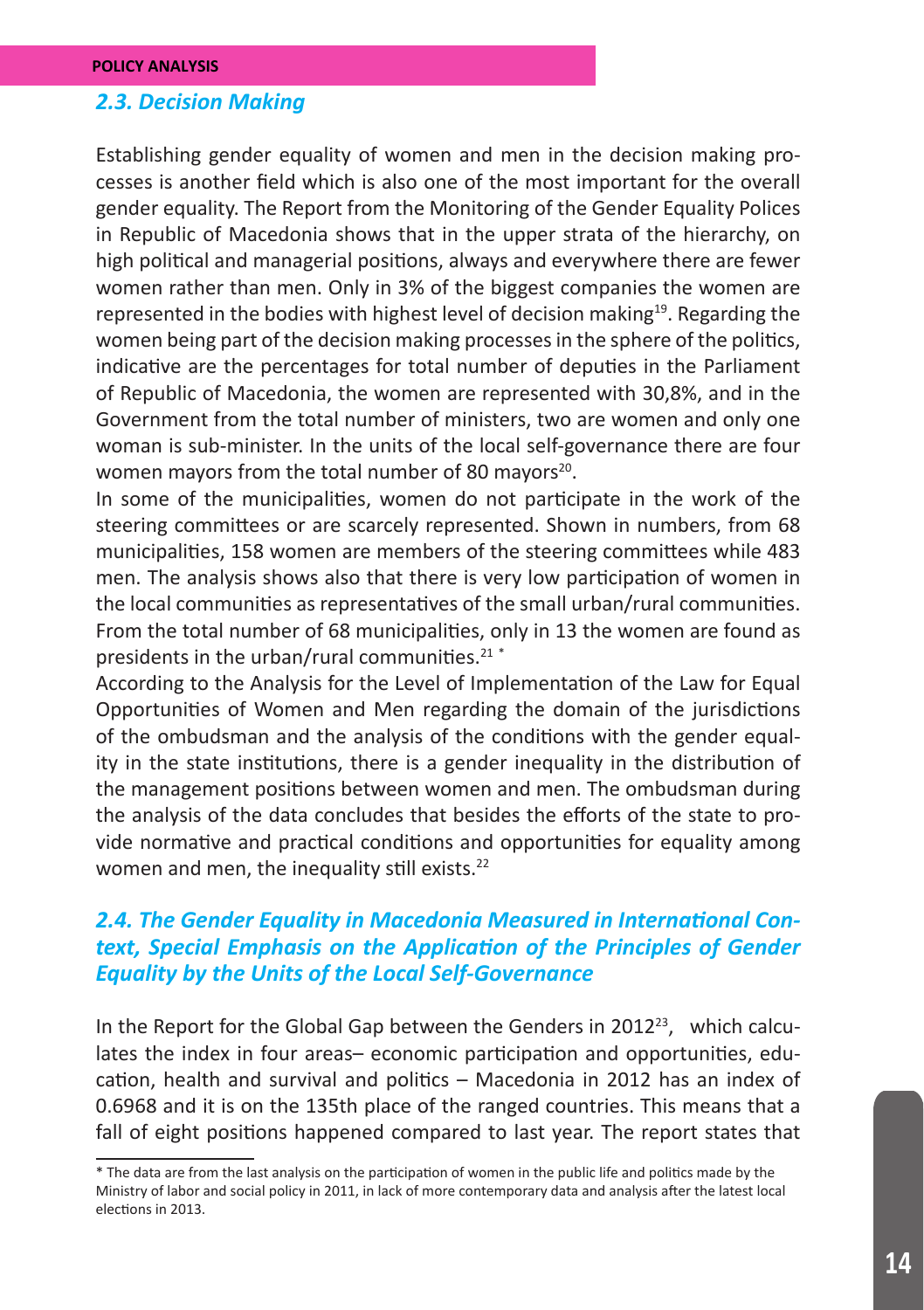Macedonia is making progress in the number of women on ministry positions, but that is balanced with the fall of the equality in salaries and the reductions of the earnings. Also, Macedonia is one of the four countries in the region which has sub-average values on the sub-index for health and survival.

The research Index of Social Inclusion  $(2010)^{24}$  directs to low efficiency and responsibility of the units of local self-governance related to the promotion and implementation of the equal opportunities of women and men. The results from the research show that there are still municipalities which yet haven't formed commissions for equal opportunities of men and women, majority of the municipalities do not have programmes for equal opportunities of men and women or their existence is brought down to formality, and less than half of them do not even have any strategic document. On the other hand, it is important to be noted that the municipalities where certain exceptions are made and where bodies are formed are active while adopting strategic documents.

For example, City of Skopje creates its own Strategy for Gender Equality in which the effort for introducing the gender in the current policies and mechanisms of the municipality is reflected, while the Municipality of Bitola creates its own Action Plan. The pilot municipalities participants in the project described in this analysis (Municipality of Strumica, Bogovinje, Djorce Petrov) have also created programmes and action plans for gender equality.

The situation was pretty much the same, as another research from 2009 released by the organisation "Akcija Zdruzenska",Monitoring of the Implementation of the Law for Equal Opportunities of Women and Men in the Units of Local Self-Governance<sup>25</sup>, can show. Their qualitative analysis shows thatmayors themselves evaluate low rate of implementation of the Law. Some of the mayors do not recognise the gender inequality as a priority issue and the effort aiming to establish gender equality is reduced to showing the statistics of men and women employed in the municipality. The Report of "Akcija Zdruzenska" for the Monitoring of the Policies for Gender Equality in Republic of Macedonia confirms that the municipalities show little or no initiative for gender mainstreaming. For example 70% of the municipalities don't have any document or plan regarding gender equality and only 37% of the mayors prepared a description of the work tasks for the coordinators for equal opportunities of women and men.<sup>26</sup> In addition there is an insufficient cooperation between the municipalities' administration and the Commission for Equal Opportunities (KEO).

The report concludes that the implementation of the National Plan for Action for Gender Equality 2007-2012 through the implementation of operative plans is inefficient. The inconsistence and the remark is reflected as well in the lack of gender perspective in the policies.For example there is lack of gender perspective in the domains of the social care and the employment programmes which are also noted as curial areas inthe Strategy for Reducing of the Poverty and the Social Exclusion.27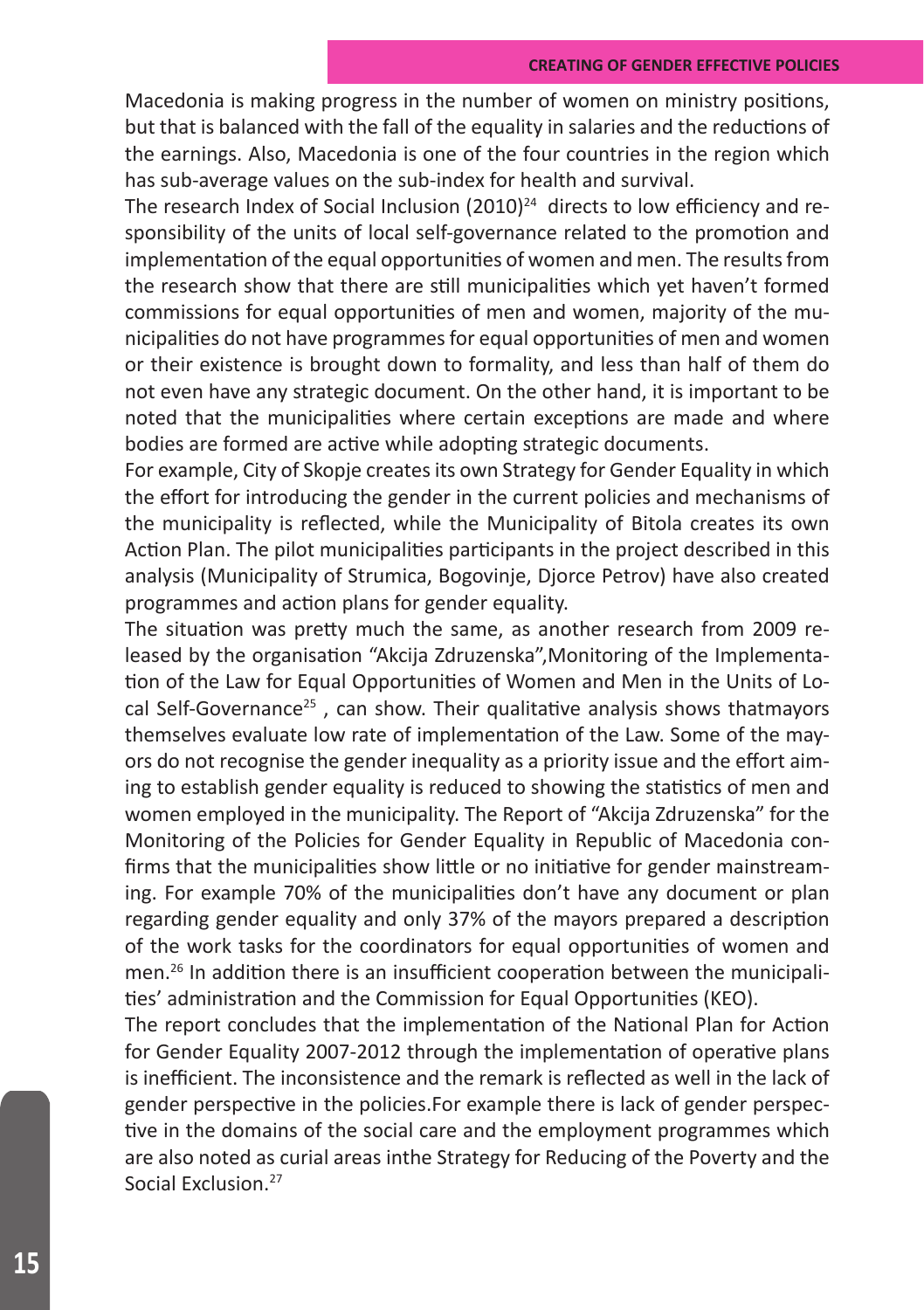In the domain of protection from violence there is an improvement in a sense that there is greater visibility of the problem of domestic violence. Attempts for establishing mechanisms for its reduction and protection of the victims are noted, but there is still a big part of these mechanisms which do not function and do not reach the most vulnerable strata of the society. In the Analysis of the Degree of Implementation<sup>28</sup> of the Law of Equal Opportunities of Women and Men of the Ministry of Labour and Social Policy, it is stated that "according to Article 15 of the Law, the ombudsman is authorised within its legally established jurisdiction, to observeifthe principle for equal opportunities of women and men is accomplished and to provide protection when somebody's right is limited by an organ or organisation. Until now, petitions related to braking of the Law are not submitted tothe ombudsman." This refers to exceptionally week use of the mechanisms available for the citizens and which could be a result of the poor awareness of the citizens for the opportunities which they have in realisation of their rights as well as a result of the low democratic consciousness and experience.

# *3. Description of One of the Possible Models in Creating and Pro- moting of Gender Responsive Policies in the Units of Local Selfgovernance*

he conclusion from all previous researches and data is that although there is a normative framework for implementing gender equality, the implementation of the laws is not satisfactory. Also it is noted that there is a nee he conclusion from all previous researches and data is that although there is a normative framework for implementing gender equality, the implementation of the laws is not satisfactory. Also it is noted that there is a is the strengthening of the capacities for creating policies which will enable that. On national level certain first steps are done through the Target No.1 from the Strategy for Gender Equality.

In this analysis we will focus on the data which refer to the jurisdictions and the appliance of the law in the units for local self-governance and we will suggest a model for conducting creation ofgender effective policies which will allow de facto improvement of the gender equality in the society.

Taking in consideration the context, a model for establishing a dialogue and inclusion of the citizens from the community in creating gender aware policiesis developed.

The research shows that there is a lack of awareness and understanding of the gender related concepts which leads to week efficiency in conveying the law by the units of local self-governance. Furthermore, the week capacities of the municipality administration for creating strategic documents and planning, along with the lack of awareness for the gender issues, makes the processes of gender mainstreaming of the society more difficult. As a result, the first step towards creating gender sensitive policies is strengthening of the capacities of the ad-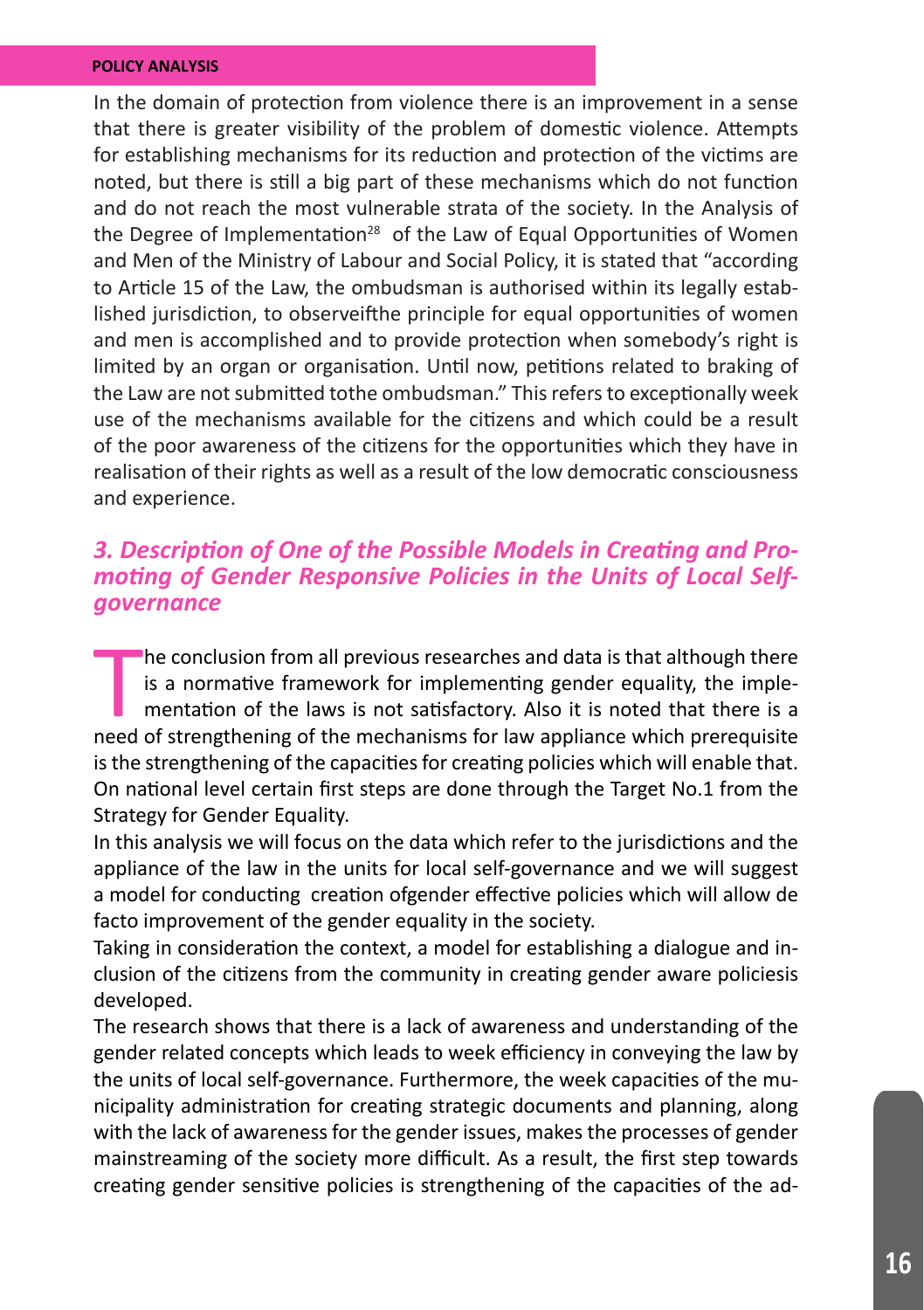ministration representatives of the commissions for equal opportunities, activists and advocates from the non-governmental organisations. In the process of strengthening of the capacities, we can single out few aspects which we think should be the key areas for education:

> • Raising of the awareness for the importance of the principles and values embedded in the concepts for introducing gender equality;

> • Obligations that stem out from the law of equal opportunities;

> • Development of skills for gender analysis, as well as knowledge and skills for integration of gender perspective in the planning and budgeting;

> • Gender divided statistics – importance and ways for collecting gender divided data and tools for analysis of the data;

• Creation of policies and strategic documents;

• Advocacy and negotiation skills.

The process of raising the awareness for the principles and the values which are the basis of the struggle for equality implies elaboration of the issues enabling acceptance of the condition of the gender inequality and the structural mechanisms which sustain it. Because of the need for recognition of the structural invisibility as an opposite of the nominal value, this process of raising awareness should describe it as an ideology, the view of the world according to which gender (sex) is subordinate to the other as well as the condition which today is dominant even in societies where nominally the genders are equal. Namely, In the high developed democracies and economies as well as in the undeveloped, the female gender is disproportionately poorer then the male: data for Great Britain, India, Balkans from more sources among which the studies of UN Woman on subject feminization of the poverty.<sup>29</sup> For the feminist plea to be adopted as a value of the society, it should be explained that the gender equality is not the essence guaranteed by itself, but it is a gained right and right which constantly has to be improved and strengthened.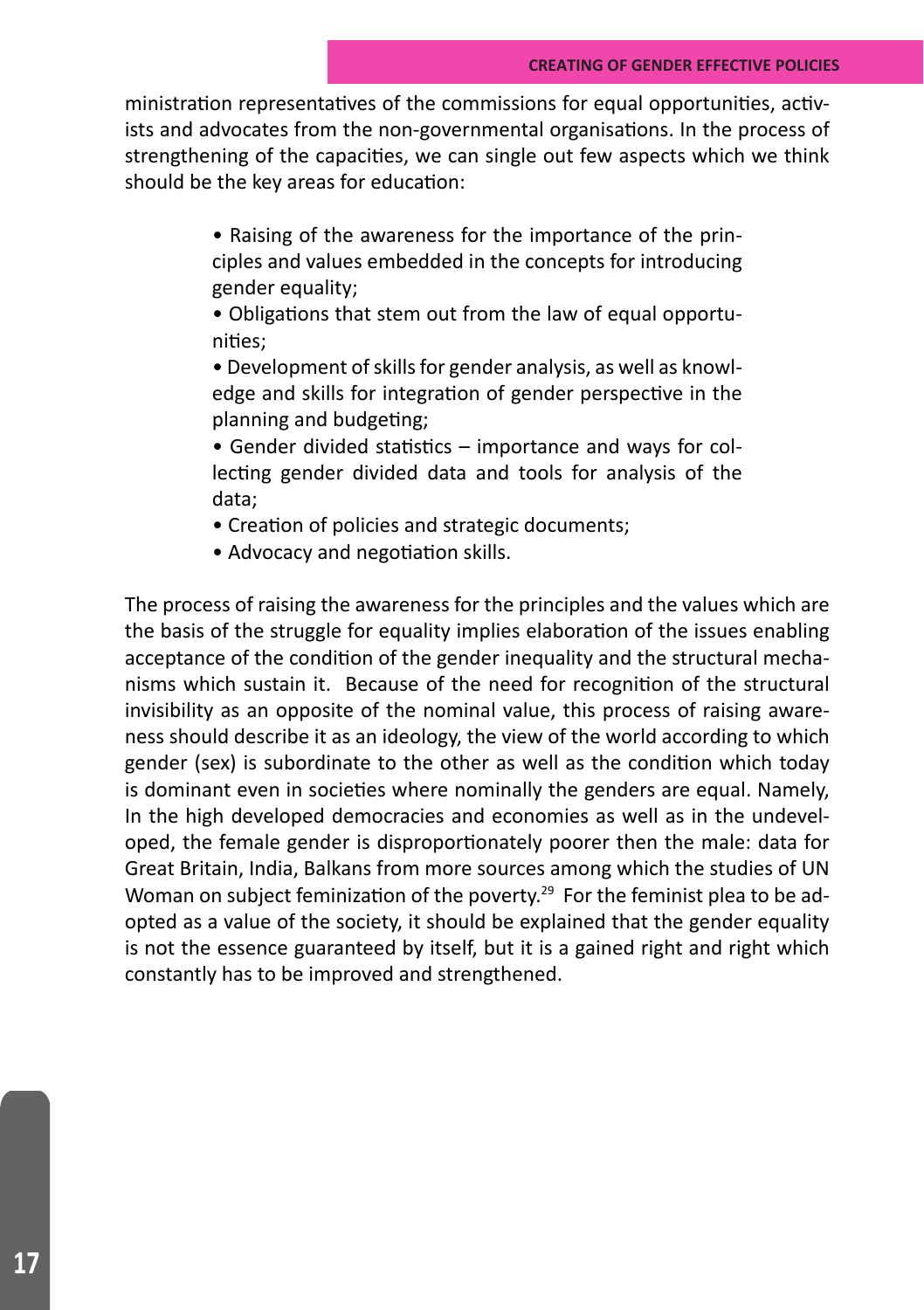# *3.1. Special Areas in which It Is Necessary to Work on Strengthening of the Capacities in Creating and Implementing of Mechanisms for Promoting Gender Equality*

## *3.1.1. Gender Analysis in the Process of Creating Policies*

Gender analysis as a central part in the process of including the gender mainstreaming policies and practices implies investigation of the current condition of gender relations, analysis of the basic statistical indicators, and evaluation of the results from the activities/projects/programmes/ policies upon the gender equality.

The gender analysis also needs to be part of the process of strategic planning and budgeting, as well as, a part of the evaluation and reporting to the citizens. Respectively there should be a continuous review of the plans, effects and the process in relation to certain needs and priorities of women and men, how the resources are used and whether the gender aspect is integrated in the program targets etc. The gender analysis enables clear picture for the needs of women and men and the influences of the existing politics and programmes on its citizens. That implies that the process of creation of policies and documents should incorporate the process of gender analysis starting from the analysis of different needs of men and women from the local community that later will reflect in the implementation of the programmes, budget, services and the activities of the municipality. In this direction the creators of the policies should include the following steps of gender analysis in the process:

- Analysis of the conditions concerning men and wom-
- en (ex. Community Score Card)
- Analysis of the policies/programmes and their influ-
- ence on the gender issues
- Analysis of the budget allocations
- Review of the expenses and cervices

# *3.1.2. Community Score Card or CSC*

The model of creating gender effective policies which we propose proposes gender analysis with a process of evaluation of the needs of the citizen trough a participative approach of needs assessment with specific tool - Community Score Card<sup>30</sup> or CSC. CSC represents a hybrid technique of social revision, monitoring of the community and cards for citizens' report. The entire CSC approach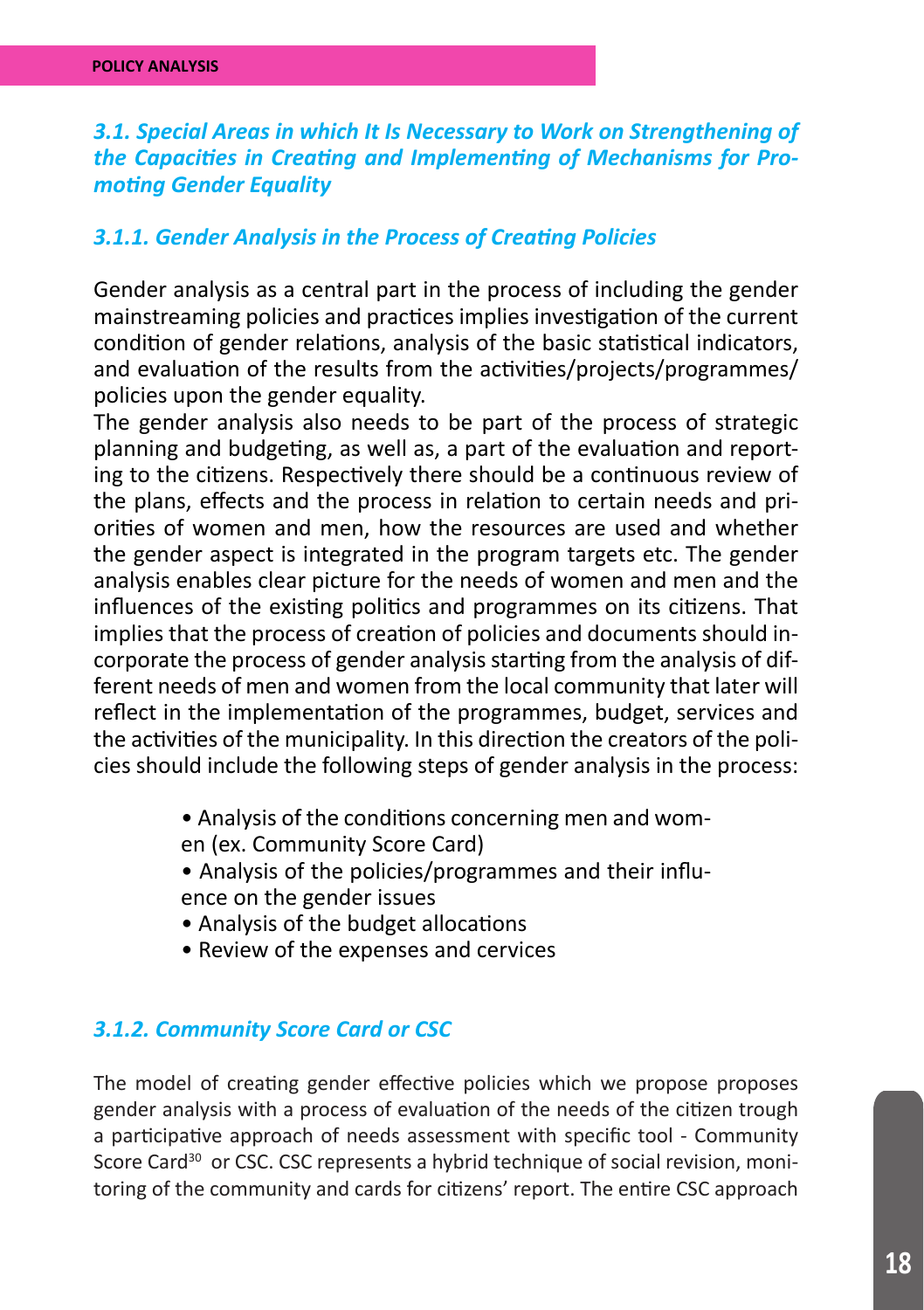represents an instrument which measures the social and public responsibility and in the same time holds accountable the service providers, the local selfgovernance respectively. The people from the community assess the services as well as the service provides using a simple system of gradation with points.

| Indicator                                                                                                                                             | Aggregate score   | Description of condition |
|-------------------------------------------------------------------------------------------------------------------------------------------------------|-------------------|--------------------------|
| 1. Most of the women do not have access<br>to the basic infrastructure                                                                                | $\times$ $\times$ |                          |
| 2. Just a part of the women (city, centre)<br>have access to the basic infrastructure                                                                 | 호교                |                          |
| 3. Most of the women have access but are<br>unaware of the services                                                                                   | $\bullet$         |                          |
| 4. Most of the women have access to the<br>basic infrastructure, except for the<br>women with<br>handicap<br>or other<br>marginalised groups of women | ಄                 |                          |
| 5. All women have access to the basic<br>infrastructure                                                                                               |                   |                          |

During the meetings of the service providers and the community, CSC serves as a tool which strengthens the communication and enables immediate feedback.<sup>31</sup> CSC is significantly important because it incorporates few basic values: participation, social responsibility, transparency and equality. CSC is often used in for collecting data on how the users perceive the services - the quality of the services, transparency, and efficiency as well as the week points that should improve. Benefits from the use of the CSC are double for the members of the community and the local self-governance.

The use of the Community Score Card – CSC strengthens the vox populi, promotes the participation of the citizens in the decision on local level, and in the same time creates real opportunities for broader participation of the marginalised groups, especially women, providing equal gender representation in the quality of the public services. In the same time the CSC enables the community to:

> • Be informed of the cervices which the local authority should convey, serving as a stimulus for discussion about the possibilities for change and improvement;

> • Express an opinion and stand points for the quality and the effect of the public services;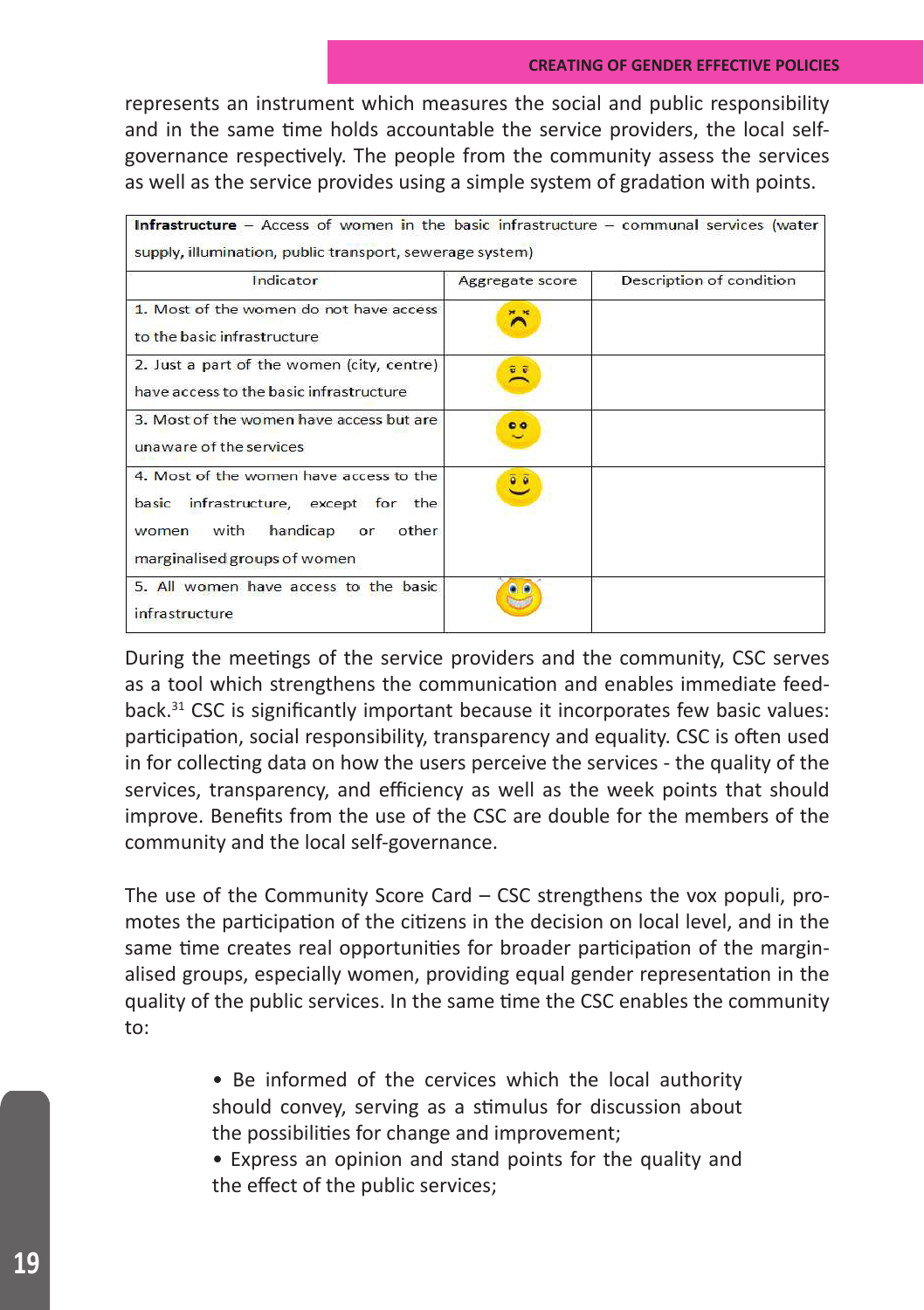• Monitors the fulfilment of the tasks of the local self-governance regarding the determination of the service quality;

• Focus to the relevant authorities regarding the delivered services as well as the possibility to address them for necessary improvements;

• Interaction with the authorities for achieving quality and sustainable services.

On the other hand the use of the CSC will allow the local authorities to:

- Better understand the needs and the priorities of the community's majority as well as of the marginalized groups;
- To focus the available resources observing the needs and the priorities of the citizens from the community;
- Improvement of their capacities, transparent management and improvement of the quality and the efficiency of the services aimed to the community.

The main characteristic of the Community Score Card is that it takes the community as a unit for analysis providing a dialogue between the members of the community and the representatives of the local self-governance. The information is acquired through discussions in focus groups which enables monitoring on a local level.

The global benefit from the CSC use is the possibility for discovering the insufficient knowledge of the users/citizens and the opportunities that the municipality offers, as well as creating strategies with aim to overcome these omissions. Obtained data is used in the development of the dialogue between the citizens and the local community. Furthermore possibilities of improvement in the efficient creating and conducting of the policies are perceived.

Before the use of the Community Score Card it is necessary to:

- Perceive the socio-political context;
- Understand the structure of the public financing on decentralised level;
- Assess the technical competency;
- Encourage the participation of the citizens;
- Take steps towards institutionalising of the practices for interactive civic actions;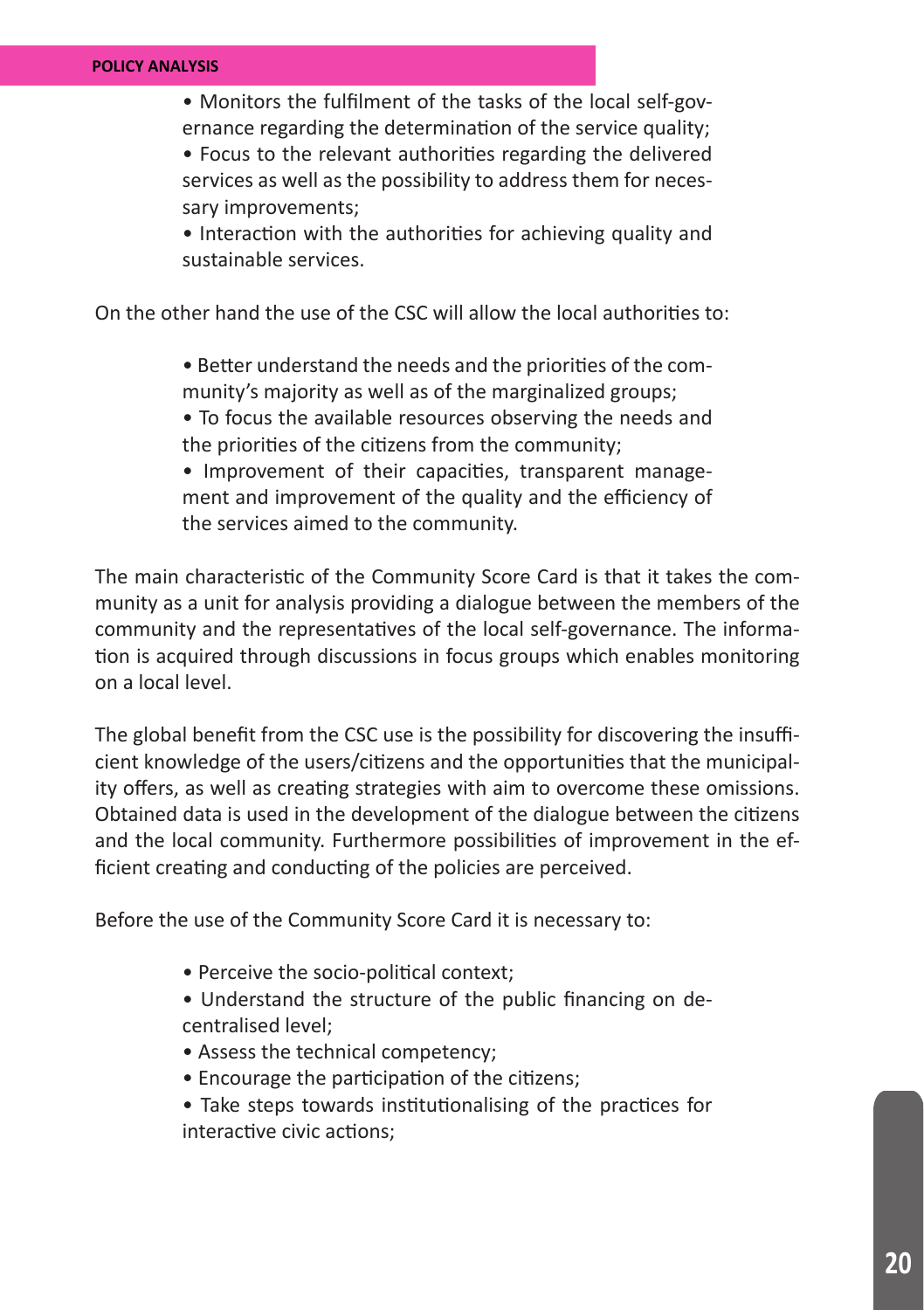The process of the Community Score Card contains:

- Creating a list of services and opportunities offered to the citizens by the different sectors in the municipality;
- Development of main topics/priorities and indicators;
- Focus groups with representatives of the community for election of topics/priorities and indicators;
- Preparing an instrument for evaluation with scores;
- Focus groups for evaluation with representatives from the community;
- Elaboration of the results;
- Use of the results in creating policies and planning.

The use of the Community Score Card as a part of the gender analysis in the process of creating Gender Responsive policies is important in different levels. It enables evaluation of the conditions, needs, efficiency and the approach to the services and the opportunities which are offered by the municipality for women and men in the community; it can be used as a tool for analysis of the programmes and their influence on the citizens. The other level allows direct participation of the women from the community, especially the women of the marginalised social groups in the processes of creating policies.

## *3.1.3. Gender Responsive Planning and Budgeting*

One of the most important aspects in creating gender effective policies is the gender responsive budgeting. Gender responsive budgeting represents editing of the public policies on all levels of the budgetary process and restructuring of the income and outcome taking in consideration the needs and the priorities of the different groups of women and men, having in mind their different roles in the family, economy and the society.<sup>32</sup> The resources are divided in a manner which takes in to consideration the improvement of the equality in gender representation in all levels of the budgetary process and in all segments (infrastructure, environmental protection, economy, education, social care, sport, culture etc.). From financial stand point gender responsive budgeting does not mean providing additional resources, but more fair distribution of the existing resources. From programme aspect, it does not mean favouring one gender to another, but endeavour for equal treatment of the specific needs of the genders. From methodological aspect, gender budgeting implies sensitivity for the specific needs of the genders (taking in consideration their social, ethnical and other contexts); departing from the insight that so-called gender neutrality represents gender "blindness". From aspect of the target group, gender budgeting takes care for the needs of the social groups and does not represent rewarding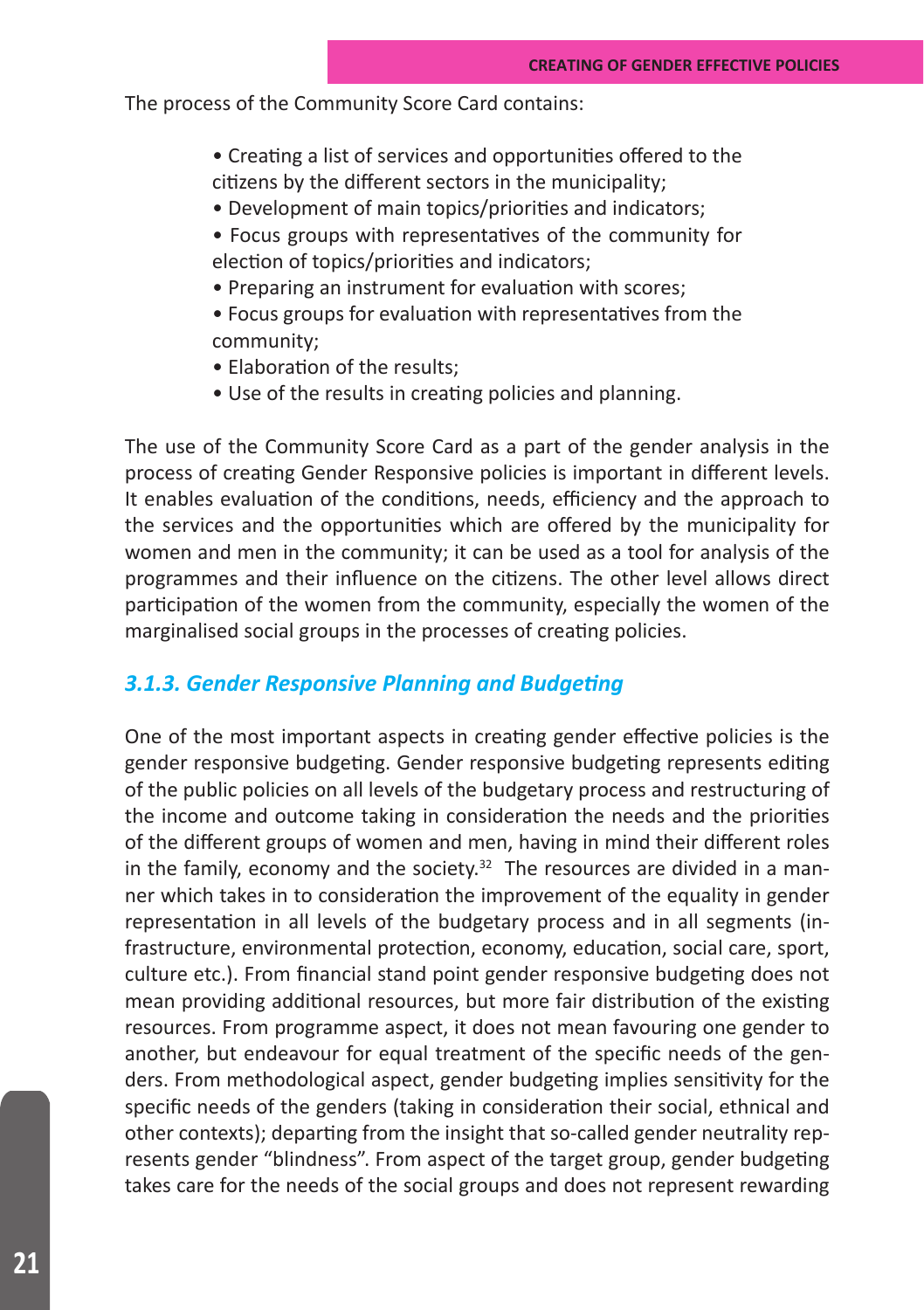of individuals according to their gender. Also the gender balance or imbalance in the budgeting represents the clear indicator of presence or absence of gender sensitivity in the creation of the policies.

The concept of gender responsive budgeting in Republic of Macedonia was promoted in 2008, supported by the Regional Programme for Gender Responsive Budgeting by UN WOMEN by the initiative of the Department for Equal Opportunities at the Ministry of Labour and Social Policy. The Government in July 2012 passed the Strategy for Gender Sensitive Budgeting which focuses on three areas:

> 1. Introducing gender perspectives in the programme and the budget on central and local level.

> 2. Promoting of the legal framework for inclusion of gender responsive budgeting.

> 3. Strengthening the intuitional mechanisms and capacities for incorporation of the gender perspective in creating policies and programmes of budget.

In 2012 the Law of Equal Opportunities of Women and Men is supplemented with a reform in the gender budgeting making it compulsory and by defining the concrete obligations of the state and the local institutions. Also, according to Article 11 of the Law for Equal Opportunities of Woman and Men: "The organs of the state management are obliged within their strategic plans and budgets to incorporate the principle of equal opportunities of women and men; to monitor the effects and the influence of their programmes upon women and men and to report within the framework of their annual reports."<sup>33</sup>

On national level the application of this obligation from the Law is already started, with analysis of the budgetary process from gender perspective and respecting the obligation of the circular. Gender responsive budgeting on local level is conveyed through the municipalities which budget covers income plan (current and capital) and outcome (referring to what will be financed – investments, transfers, interests). The municipality budget reflects its priorities and policies, while the programme budget refers more to the programme rather than the outcome. It allows knowing the target, the results, the indicators of success and responsibility, and according to that how many of the programmes will be sensitive to the different needs of the citizens. Responsibilities to convey gender responsive budgeting on local level have:

- The mayors,
- The state clerks;
- The counsellors in the Council of Local Self-governance;
- The coordinators for equal opportunities;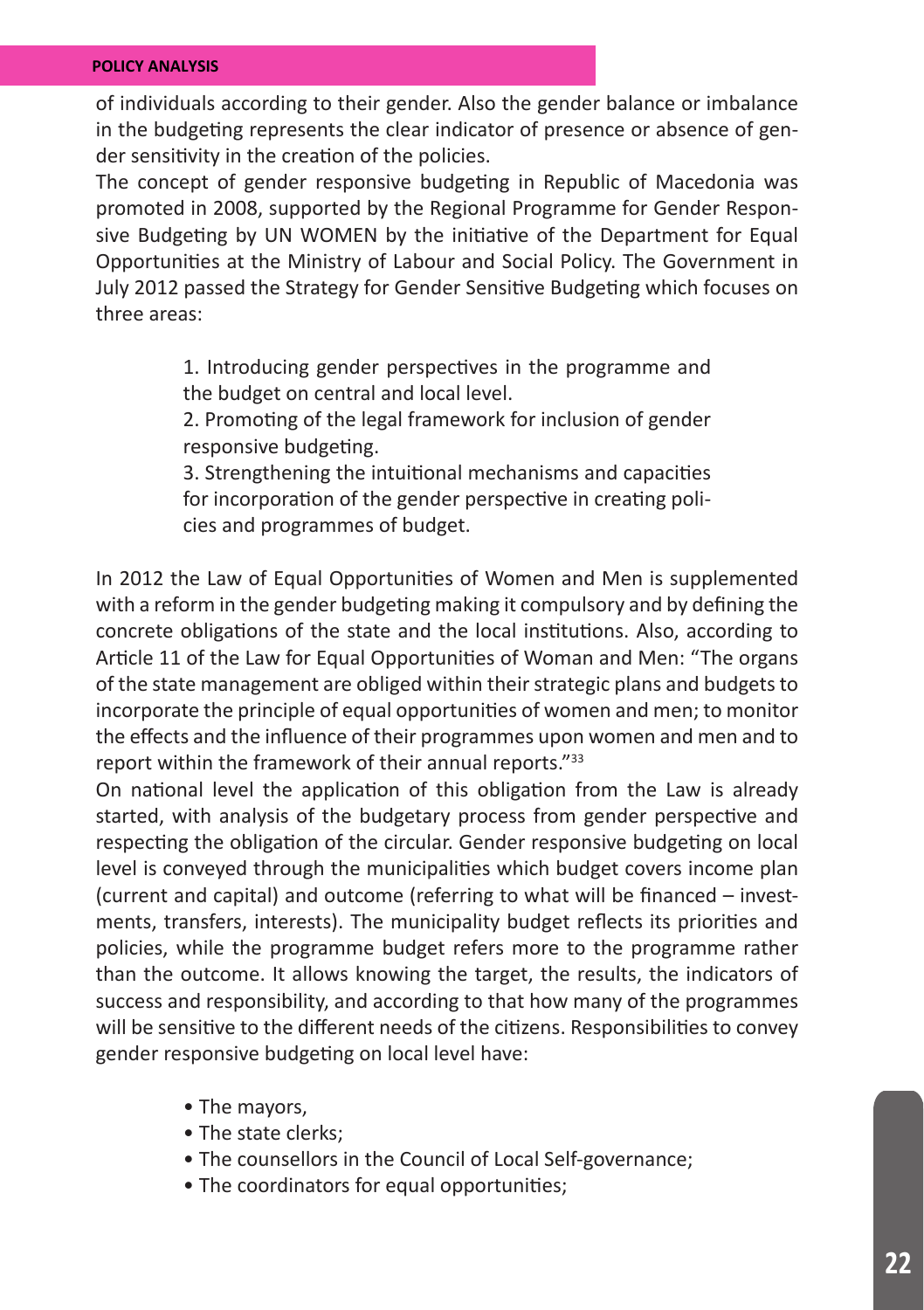• The concerned non-governmental organisations, political parties or other non-formal groups (included in the process of gender responsive budgeting);

The appliance of the gender responsive budgeting on local level complements gender responsive policies development process because it enables distribution of the resources toward achievement of gender equality in the community. This process also complements the process of gender analysis in the part of following of the effects from the implementation of the policies, the activities and the services as well as how much they reflect the needs, the priorities and the interests of men and women in the community.

At the end, it is important to take in consideration the methodology which is used in the process of strengthening of the capacities. Namely, it is necessary that interactive methods and exercises are used for learning the techniques and using the tools in order to enforce better practical application. Furthermore it is important to monitor the trainings and to give continuous support during the processes in crating policies in all the phases – preparation, analysis, writing and passing of the policies. The trainings can be based on the methods of simulation of the real needs of the municipality in order to learn trough real identification of the needs, formulation of targets and mechanisms of policies.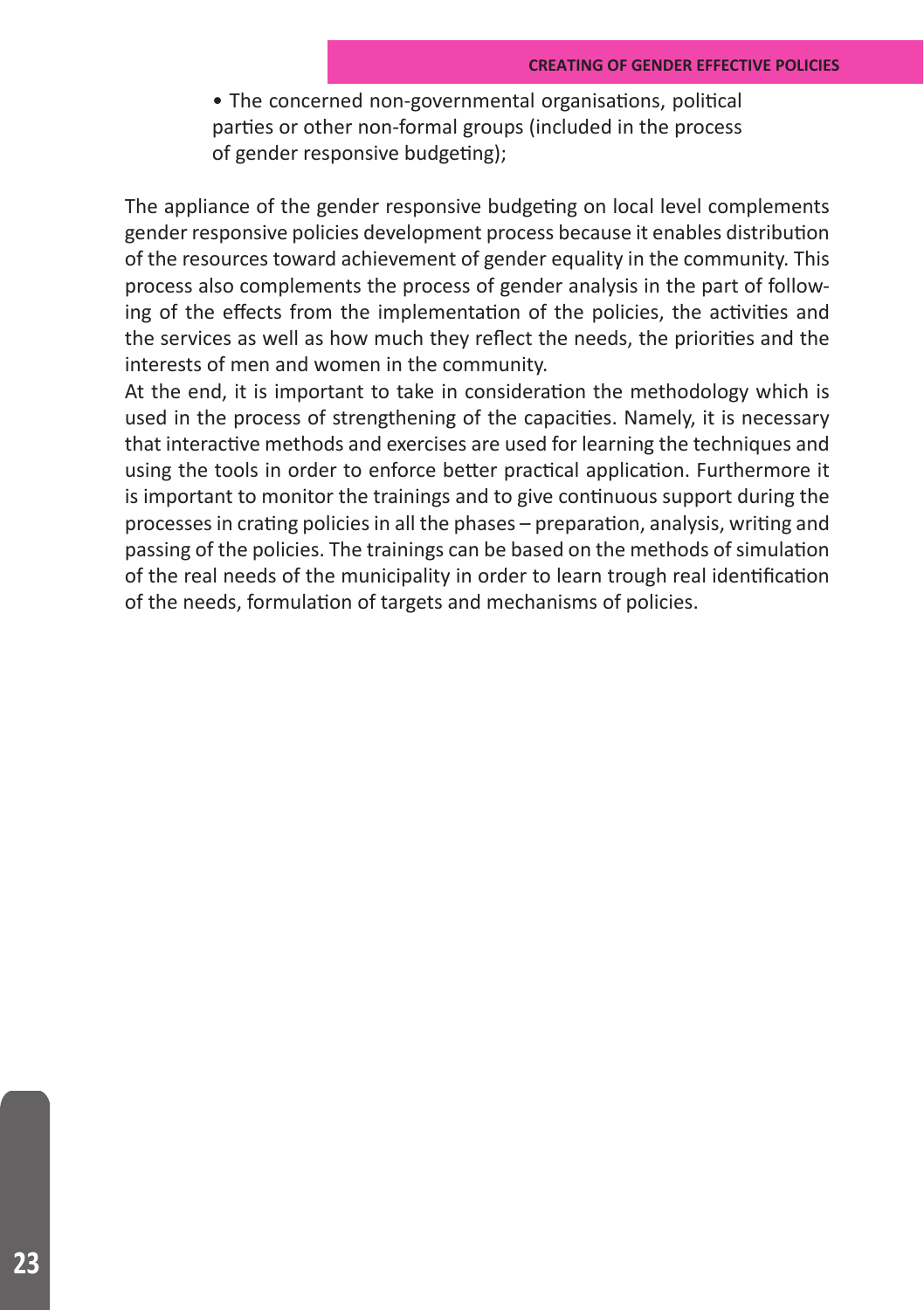# *3.2. Establishing of Cooperation and Dialogue with Representatives of Relevant Groups, and Forming of Work Groups*

The establishment of cooperation and dialogue with representatives from stakeholder groups is the essential aspect in establishing and deepening of the democratic processes which are the essence of the decentralisation process as well as the process of creating a functional framework for the local self-governance. In the process of creating gender responsive policies the participation of women and men from the community, the advocates of the gender equality, are crucial. In the implemented pilot project, the cooperation and the dialogue between the municipality, the advocatesand the citizens was realised in few levels: in the process of strengthening of the capacities, in the evaluation of the citizens' needs and in the process of creating policies. In the process of strengthening of the capacities the representatives of the municipality administration, the Municipality Council with its Commission for Equal Opportunities of Men and Women took place together with representatives of the local non-governmental organisations and activists. They could discuss and work on mastering and adopting the basic concepts of gender equality and to share stand points and experience on the way of how these concepts are important for their work. This process also enables the cooperation and the dialogue to start in atmosphere of building mutual conceptual basis which later on will support their dialogue and which will enable stronger positions in the processes of advocacy and negotiation on gender responsive policies in the institutional and political processes on level of local community. The cooperation between the same parties continues in the process of evaluation of the needs and the priorities when the working groups were formed composed by representatives of all relevant parties on local level (administration, council, citizens, organisations). The working groups have shown to be exceptional carriers of the process. They have been deciding, preparing and implementing the tool "Community Score Card". The working groups singled out the main areas of priority for which the women from different social strata from the community discussed the issues that directly concern their everyday life. Then the working groups defined the indicators for the Community Score Cards and together processed and discussed the results from the conveyed evaluation through focus groups. The work groups functioned as small community in which additional members of special interest joined , for example in the work group from Municipality of "Djorce Petrov" mobile services for social care joined since they have best insight and constant contact with the women of the most vulnerable social strata. Considering the fact that exactly those women from the most vulnerable groups hardly ever take part in public processes and consultation, this project and model addressed exactly this lack enabling their inclusion andbringing additional quality of the model.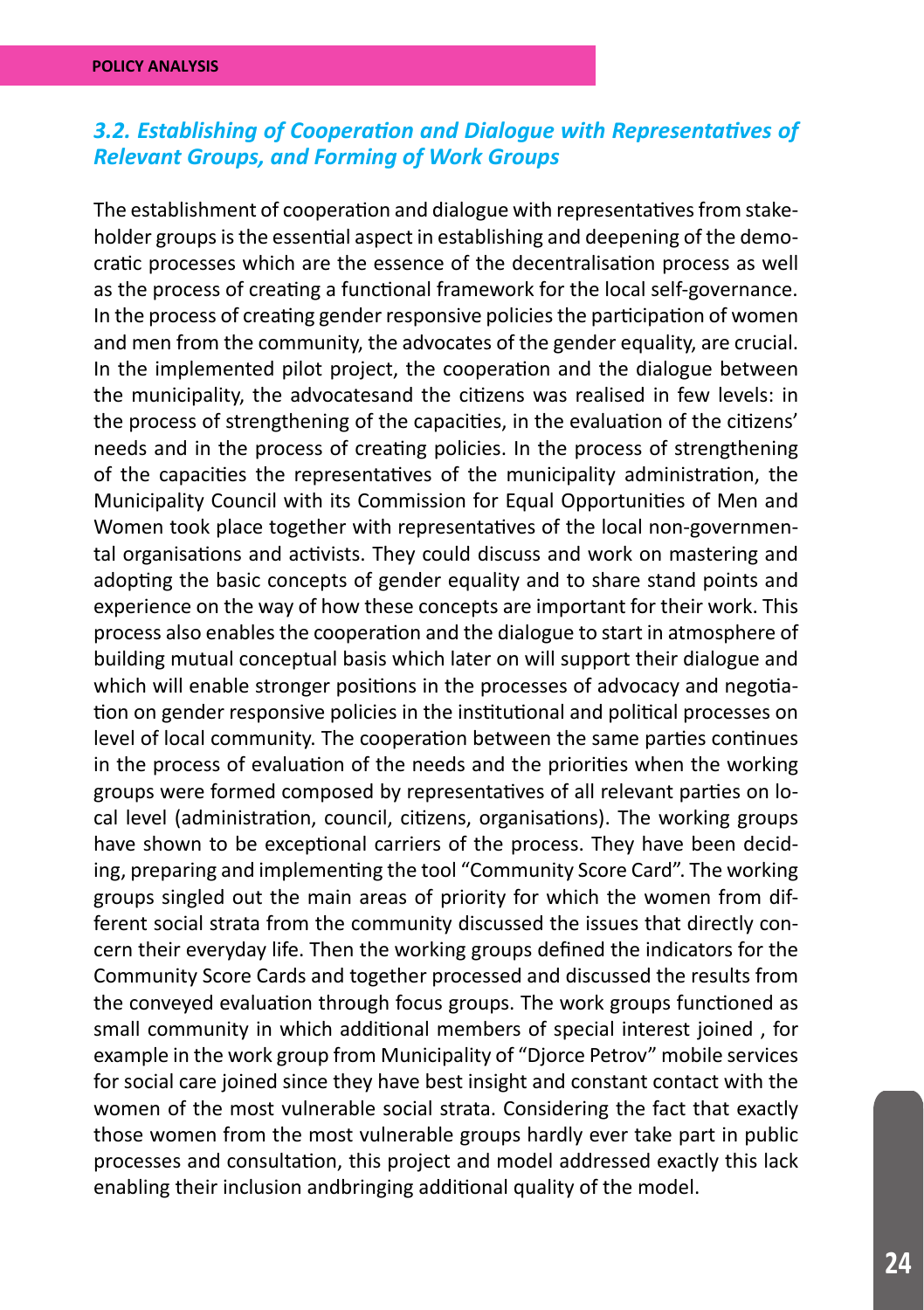At the end, the working groups discussed the results from the "Community Score Card" and decided which policy/programme would develop/revise,and thenactually created the policies/programmes. Throughout these discussions of interpreting the results, the priorities which later were incorporated in the programmes steamed out.For example, as a result of the evaluation of the "Community Score Card" it was noted that there is insufficient data in order for the information for the quantitative indicators to be completed.Namely, the work groups accessed the lack of gender division of the data in the municipalities and as a result the working group from Strumica made this issue as one of the priorities in their Programme for Equal Opportunities.

The working groups were the core of the whole process of creating policies which activity at the end resulted in creating new programmes for gender equality in which the needs and the priorities of the women from the community were reflected and got budget projection in the budget of the municipality. Additional benefit from establishing the dialogue of the representatives of the local authority with the citizens and the civic organisations and as the result of the capacity strengthening process in the domain of advocacy and negotiation, the strengthening of the democratic conditions in the local community for the citizens and accountability of local self-governance was accomplished.

# *4. Results from the Application of the Model*

# *4.1. Implementation and Results of the Project "Strengthening of the Capacities of the Local Self-governance and the Local Activists in Creating Effective Policies for Gender Equality in Republic of Macedonia"*

The project was implemented in three phases: Strengthening of the capacities; establishment of the dialogue and evaluation of the needs; and creating gender effective policies.<br>In the first phase of strengthening of the ca he project was implemented in three phases: Strengthening of the capacities; establishment of the dialogue and evaluation of the needs; and creating gender effective policies.

sic concepts of gender equality, the ways of applying these principles in the process of creating gender relevant policies, than practical training for gender aware planning, training for gender responsive budgeting and advocacy were realised. Representatives of the municipality administration, representatives of the Council of the Municipality from the Commission for Equal Opportunities of Men and Women and the representatives of the NGOs participated in the trainings.

The second phase commenced with forming of the working groups in the municipalities with cooperation and dialogue between the representatives of the local authorities and institutions with representatives of the citizens. The working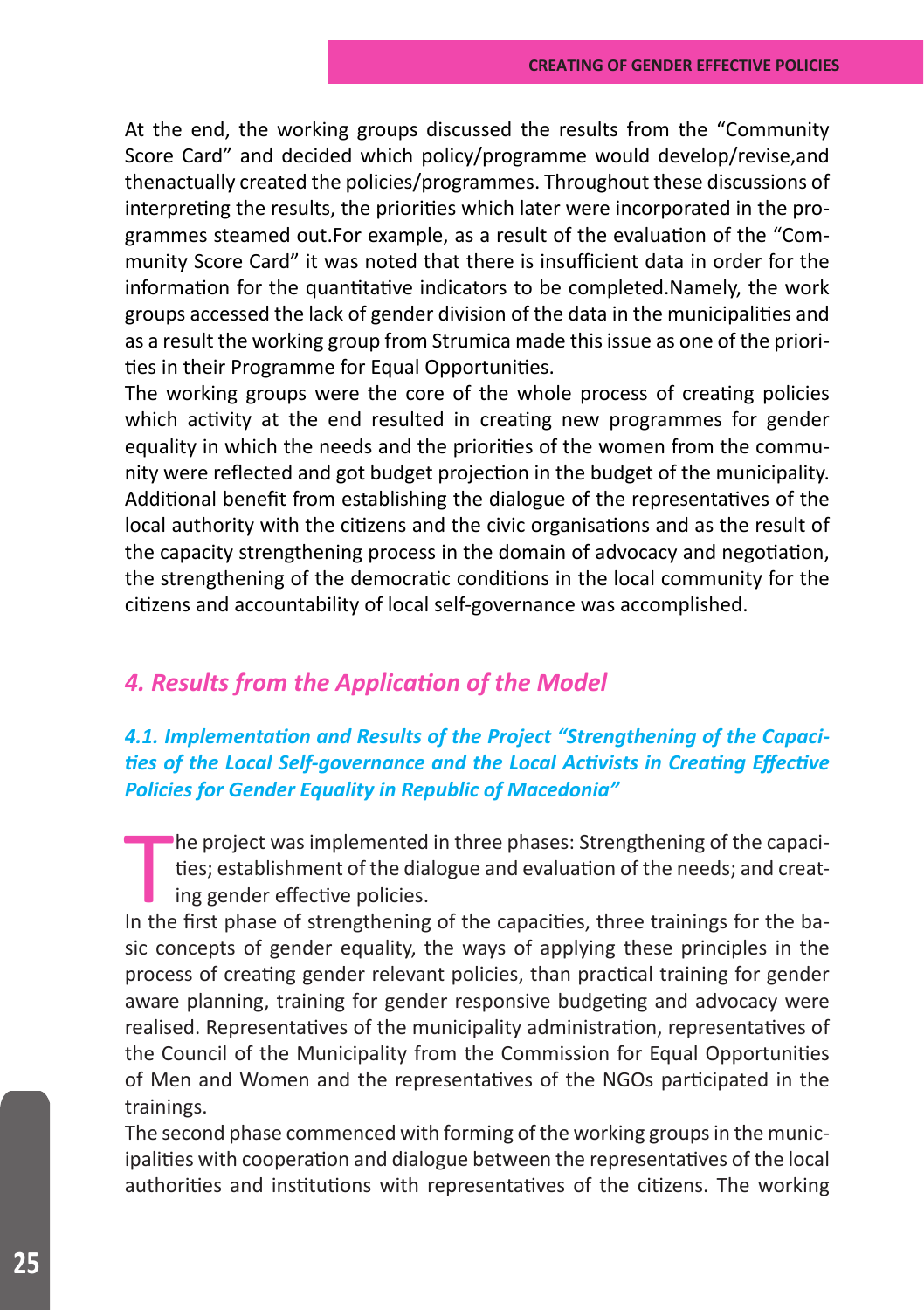groups implemented all steps of the "Community Score Card" process conveying the participative research for determining the needs and the priorities of the women from different social strata. The people from the community assessed the services and the service providers using a simple system of gradation with scores/points. Two series of focus groups with women from different profiles were realised (for singling out priorities and for assessing) and one focus group in each municipality with the representatives of the administration on which issues related to the services and the needs of the citizens in the domain of the social care and other arias of jurisdiction of the municipality were discussed. In the third phase of the project the working groups created documents and policies for improvingthe gender equality. The groups analysed the results from the research and the appliance of the Community Score Card and focused on the priorities which could be incorporated in the programme documents of the municipality. The work group from the Municipality "Djorce Petrov" created the Programme for Equal Opportunities of Men and Woman of the Municipality, which was supported by the Commission for Equal Opportunities and was adopted by the Council of the Municipality. The working group of Municipality of Strumica created the Programme for Social Care Aiming to Integrate the Gender Perspective and Harmonisation with the Existing Action Plan for Gender Equal-

ity.

#### Indicators in the Community Score Card

- Infrastructure Access of women in the basic infrastructure – communal services (water supply, illumination, public transport, sewerage system);
- Social care Access of women to social care services;
- Economy Access of women to economic strengthening programmes;
- Inclusion in decision making inclusion of women in the local self-governance (rural/urban communities):
	- a) Informing the women about the election of representatives of the local/urban self-governance;
	- b) Inclusion of women in the election of representatives of the local/urban self-governance;
- Uniting the women support of the women for uniting;

## Quantitative indicators

- Overall budget of the Municipality for 2013;
- Budget of the Municipality for 2013 on infrastructure, education and social care;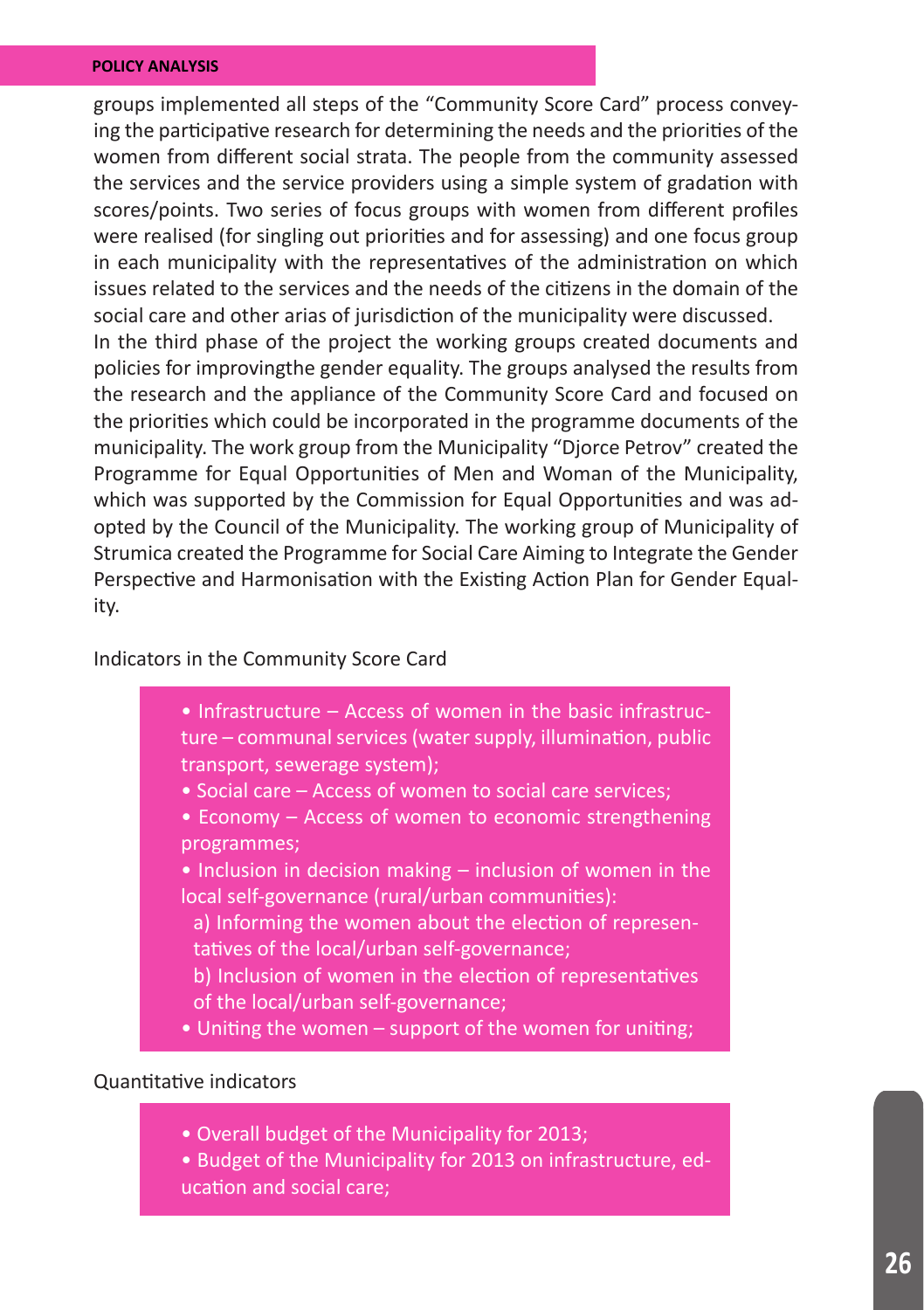• Number of markets; • Number and kind of educational institutions (private and public); • Number of social care institutions (private and public); • Number of health care institutions (private and public); • Percentage of women without primary, secondary educational formation (from the total number); • Percentage of women from the minority communities (ex. Turks) with higher education (from the total number of women with higher education); • Percentage of girls with special needs who are not included in the educational process; • Percentage of women receiving social care (all types); • Number of employment programmes/projects of women which realises the municipality: • Percentage of women of the total number of participants in the forums in the communities; • Percentage of women in the council of the municipality;

• Percentage of women on managing positions in the municipality.

## *4.2. Results from the Community Score Card (CSC)*

The results are shown graphically, similar as the Community Score Card used in focus groups with the women form the administration. Having in mind that it is about qualitative data, additional information from the context is accompanying the charts. In some of the charts the marks from the focus group of women and the representatives of the administration are shown separately, in order for the differences to be shown in the assessing of the real state between both target groups of participants in the process of evaluation. It is important to note that the minor number of quantitative indicators data that the municipalities provided is not included in this analysis due to lack of gender divided statistical data, but it is also important that this lack was a stimulus of finding a way for introducing practices in the municipality for conducting a gender divided data and the municipality also has to suggest activities for the new policy that was crated.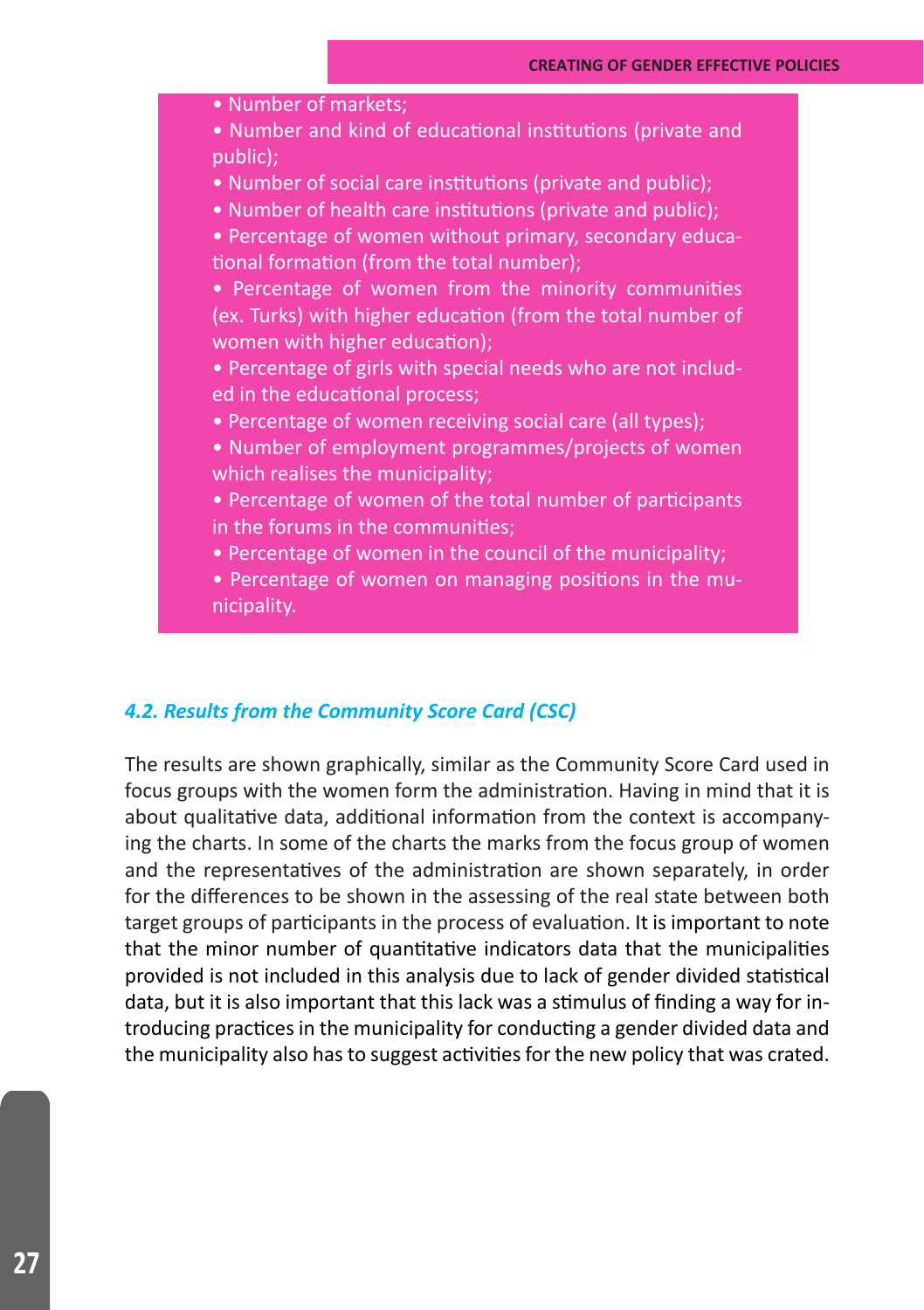**Infrastructure –Access of women to the basic infrastructure** 

**‐ Communal services (water supply, illumina�on, public transport, sewerage system)**



In some parts the municipalities and some women (often from the social vulnerable **groups) have restricted access of haven't got access to some of the services. For example the women from Bogovinje do not have infrastructure to access the sewerage system and in some parts of the municipality there is a problem with the water supply.**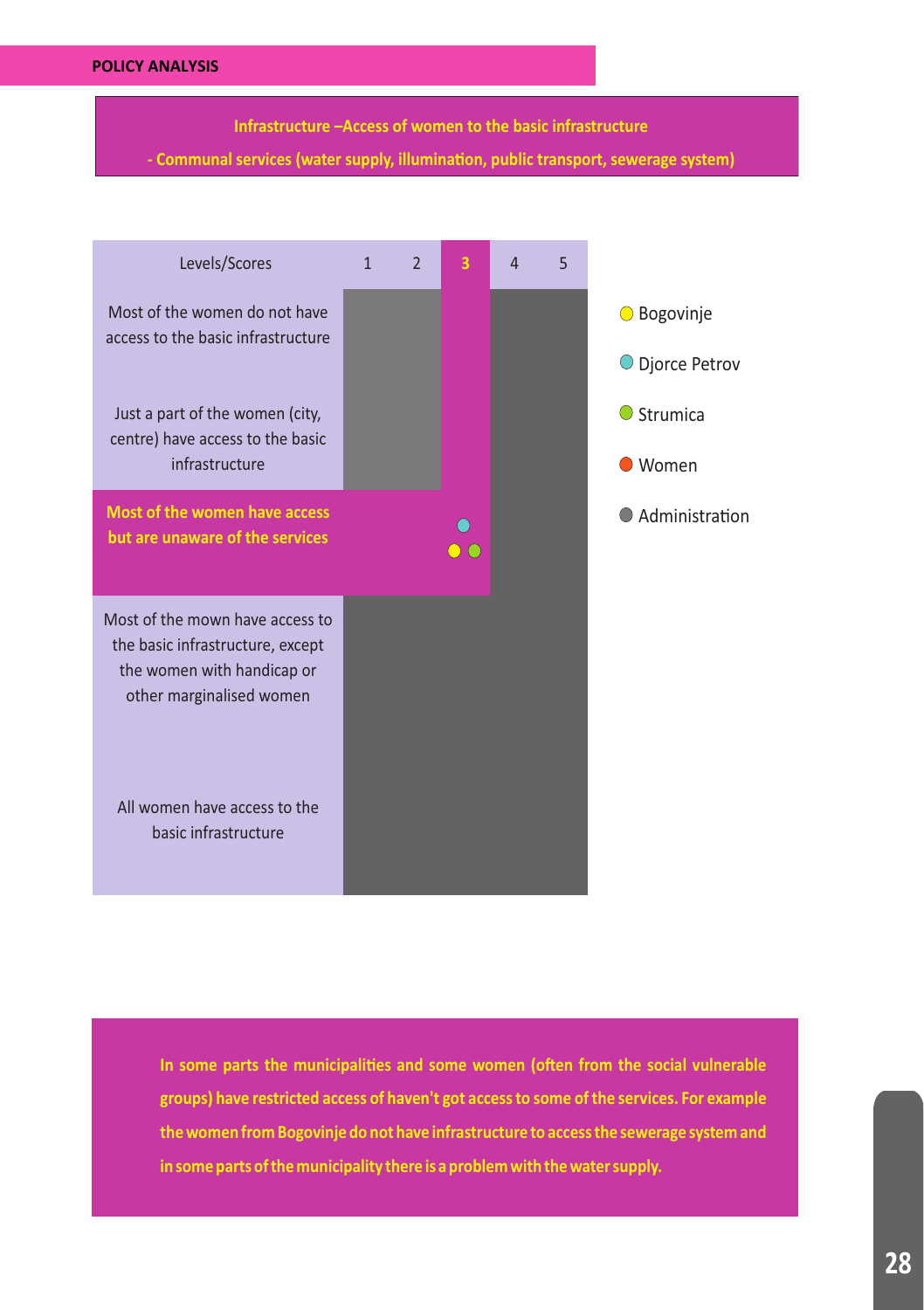#### **Social care – Access of women to social services**

**(Kindergartens, nursing home for elderly, care for invalids, services for children with special needs,** 

domestic violence protection...)



**∙ In Strumica and Djorce Petrov the women gave 2 marks and the administra�on gave 3, nevertheless both of the groups agreed that there is a lack of some of the very important social services, especially for women from the vulnerable groups.**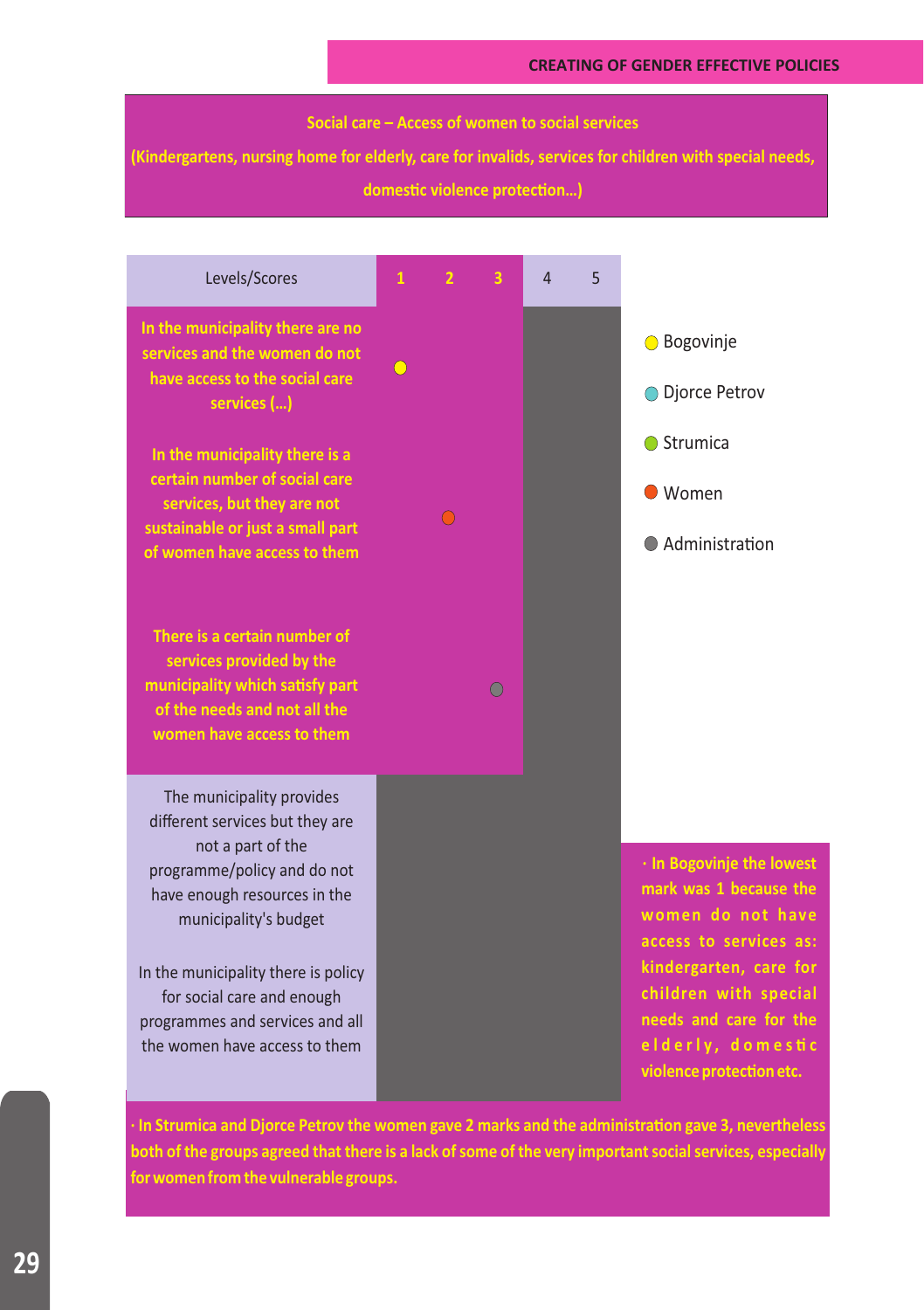٠,

| Education - Programs for inclusion of girls from minority and marginalized communities in the                                                                                                                                                                                                                                                                       |              | process of education |                         |            |   |                                                                                                                                                                                                                                                                                                |
|---------------------------------------------------------------------------------------------------------------------------------------------------------------------------------------------------------------------------------------------------------------------------------------------------------------------------------------------------------------------|--------------|----------------------|-------------------------|------------|---|------------------------------------------------------------------------------------------------------------------------------------------------------------------------------------------------------------------------------------------------------------------------------------------------|
| Levels/ Scores                                                                                                                                                                                                                                                                                                                                                      | $\mathbf{1}$ | $\overline{ }$       | $\overline{\mathbf{3}}$ | 4          | 5 | <b>O</b> Bogovinje                                                                                                                                                                                                                                                                             |
| In the municipality there are no<br>programmes for inclusion of girls<br>from the vulnerable groups and                                                                                                                                                                                                                                                             | $\bigcirc$   |                      |                         |            |   | ● Djorce Petrov<br><b>●</b> Strumica                                                                                                                                                                                                                                                           |
| they are not included in the<br>educational process.                                                                                                                                                                                                                                                                                                                |              |                      |                         |            |   | ● Women                                                                                                                                                                                                                                                                                        |
| In the municipality just in some<br>of the schools there are<br>programmes that enable<br>inclusion of the majority of the<br>girls from the vulnerable groups<br>in the educational process.<br>The municipality/schools have<br>some programmes for inclusion<br>of girls from the minorities,<br>marginalised communities in the<br>process of education and the |              |                      | ∩                       |            |   | Administration<br>• Bogovinje - the results are<br>with lowest score 1 in<br>both of the groups<br>because there are no<br>programmes for<br>inclusion of girls from<br>the vulnerable groups in<br>the educational process.<br>· In Strumica women FG<br>scored 2 and<br>administration FG 3, |
| majority are included except<br>for<br>In the municipality most of the<br>girls from the minorities,<br>marginalised communities are<br>included in the education<br>process, but that is not<br>sustainable and not enough<br>money from the municipality<br>budget is allocated.                                                                                  |              |                      |                         | $\bigcirc$ |   | because there are some<br>initiatives and projects for<br>inclusion of some/most of<br>the girls do not have access<br>to them.<br>. In Gjorce Petrov only the<br>administration gave mark for<br>this indicator, because the<br>women form the focus group<br>couldn't make the               |
| In the municipality there are<br>programmes/policies for<br>inclusion of the girls from the<br>marginalised communities and<br>they are included in the<br>educational process.                                                                                                                                                                                     |              |                      |                         |            |   | assessment. The<br>administration gave a high<br>mark 4 meaning that the<br>most of the girls form the<br>vulnerable groups are<br>included in the educational<br>process                                                                                                                      |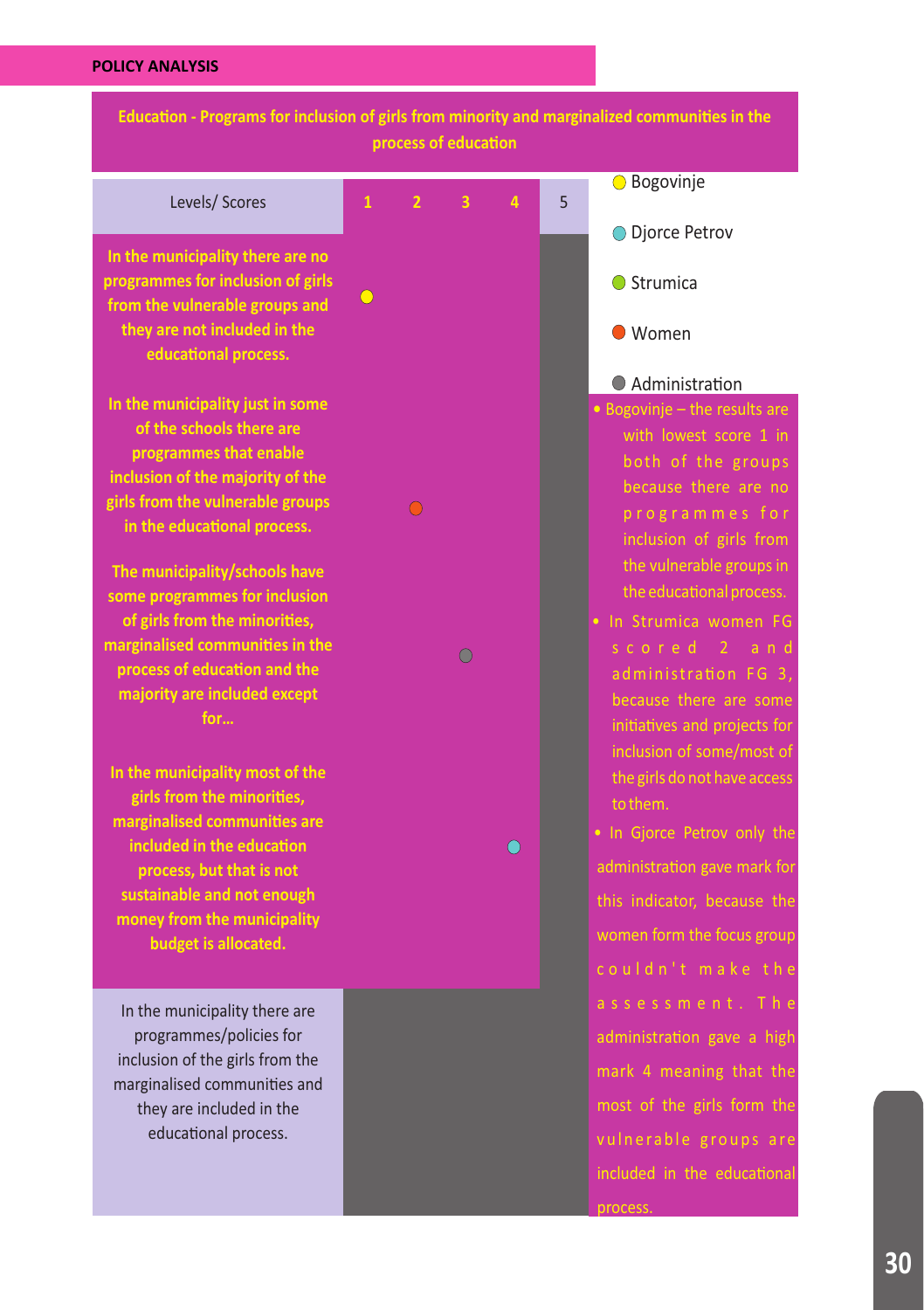#### **CREATING OF GENDER EFFECTIVE POLICIES**



**Economy – Access of women to the programmes for economic strengthening** 

**projects for economic development and some of them are aimed to women entrepreneurs.**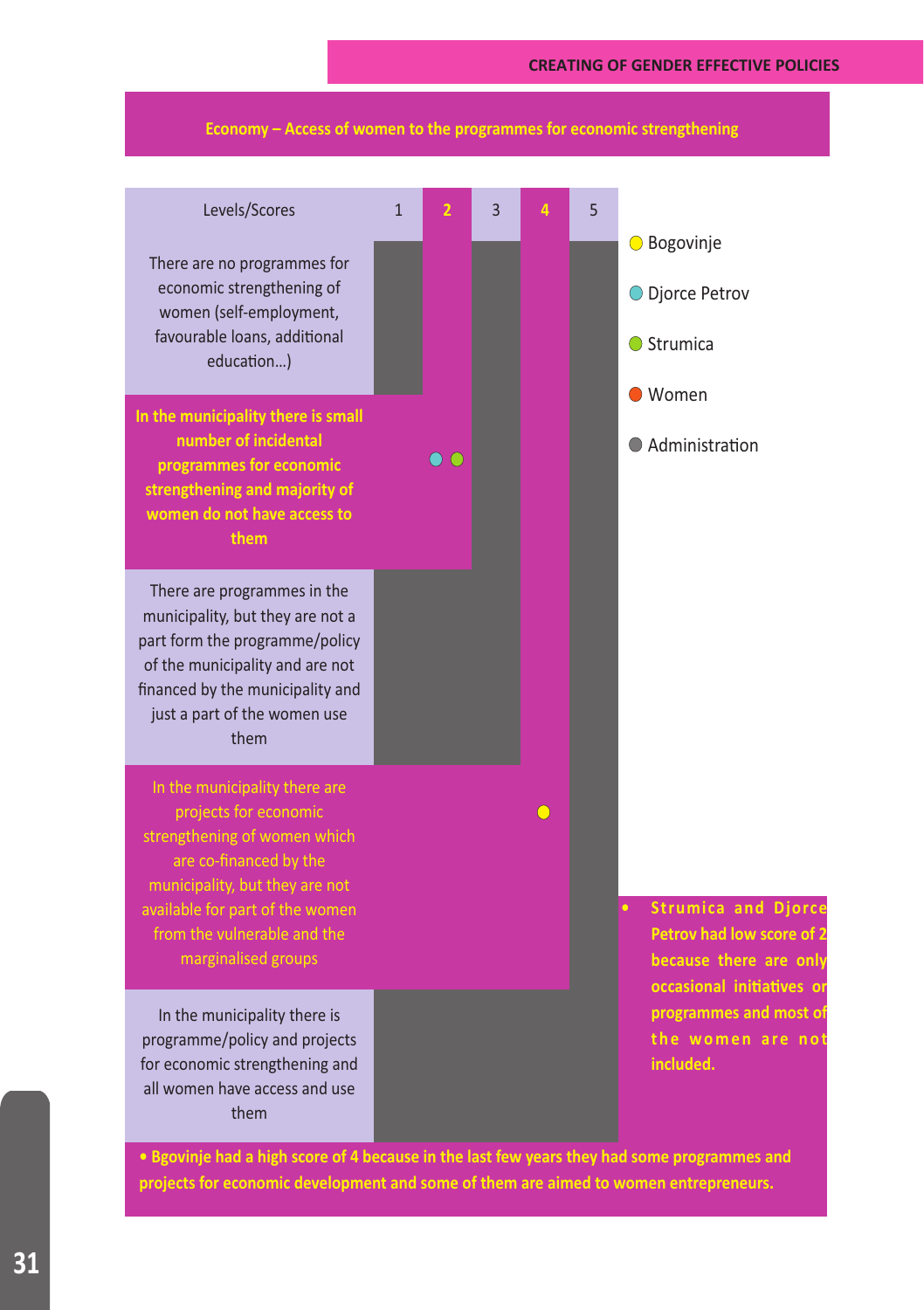

In Strumica and Gjorce Petrov women gave lower score 2 and the administration with higher **score 3 (Strumica), 4 (Gjorce Petrov)**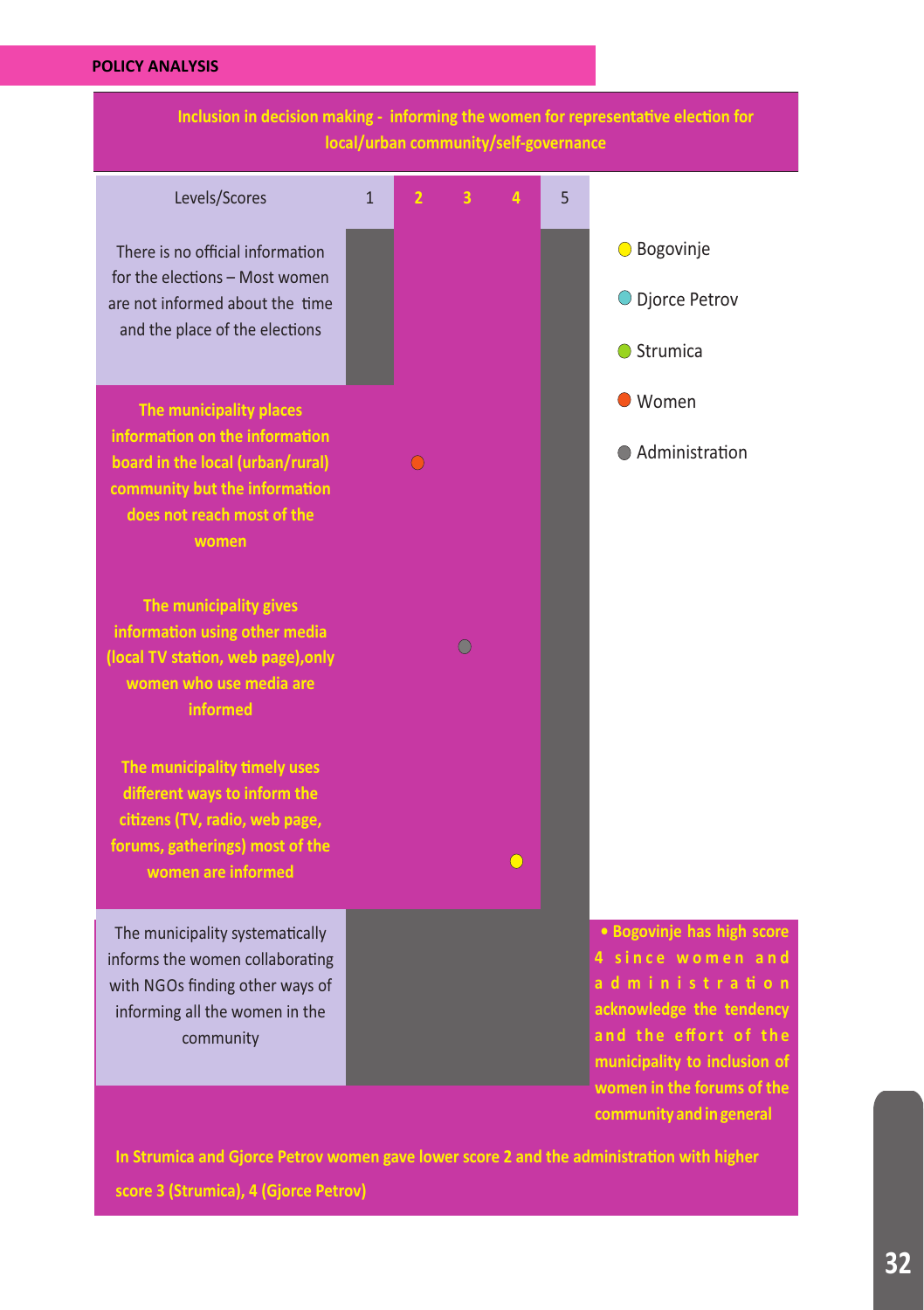| Inclusion in decision making - Inclusion of women in the election of representatives for local/urban<br>community/self-governance                                                                                                                                                                                                                                                                                                                                                                                                                                                  |              |                |   |   |   |                                                                                                                                                                |  |
|------------------------------------------------------------------------------------------------------------------------------------------------------------------------------------------------------------------------------------------------------------------------------------------------------------------------------------------------------------------------------------------------------------------------------------------------------------------------------------------------------------------------------------------------------------------------------------|--------------|----------------|---|---|---|----------------------------------------------------------------------------------------------------------------------------------------------------------------|--|
| Levels/Scores                                                                                                                                                                                                                                                                                                                                                                                                                                                                                                                                                                      | $\mathbf{1}$ | $\overline{2}$ | 3 | 4 | 5 |                                                                                                                                                                |  |
| The municipality does not<br>encourage the women to<br>participate in the representative<br>election of the local community<br>- there are no special<br>mechanisms, measures for<br>encouraging the women. The<br>women are not included in the<br>decision making (election of<br>representatives from the local<br>community)<br>The municipality just incidentally<br>includes women - only when<br>there is an acute problem by<br>which they are directly affected<br>The municipality includes only<br>the women who are active in the<br>political parties, NGOs, business |              |                | ∩ |   |   | <b>○</b> Bogovinje<br>O Djorce Petrov<br>◯ Strumica<br>● Women<br>Administration                                                                               |  |
| The municipality in cooperation<br>with NGOs conducts projects for<br>encouraging the women for<br>inclusion in the decision making<br>processes<br>Systematic inclusion - there are<br>regulations for inclusion of<br>women in the statute of the<br>municipality                                                                                                                                                                                                                                                                                                                |              |                |   |   |   | <b>Lower mark in Bogovinje 2</b><br>despite the efforts for<br>inclusion of women in the<br>decision making processes,<br>they still had low<br>participation. |  |

**• In Strumica and Gjorce Petrov lowest mark of 1 in the FG of women and average mark of 3 in**  the administration FG as I have stated before, women had different stand points and information than the administration respectively, which is directly linked with the decision **making.**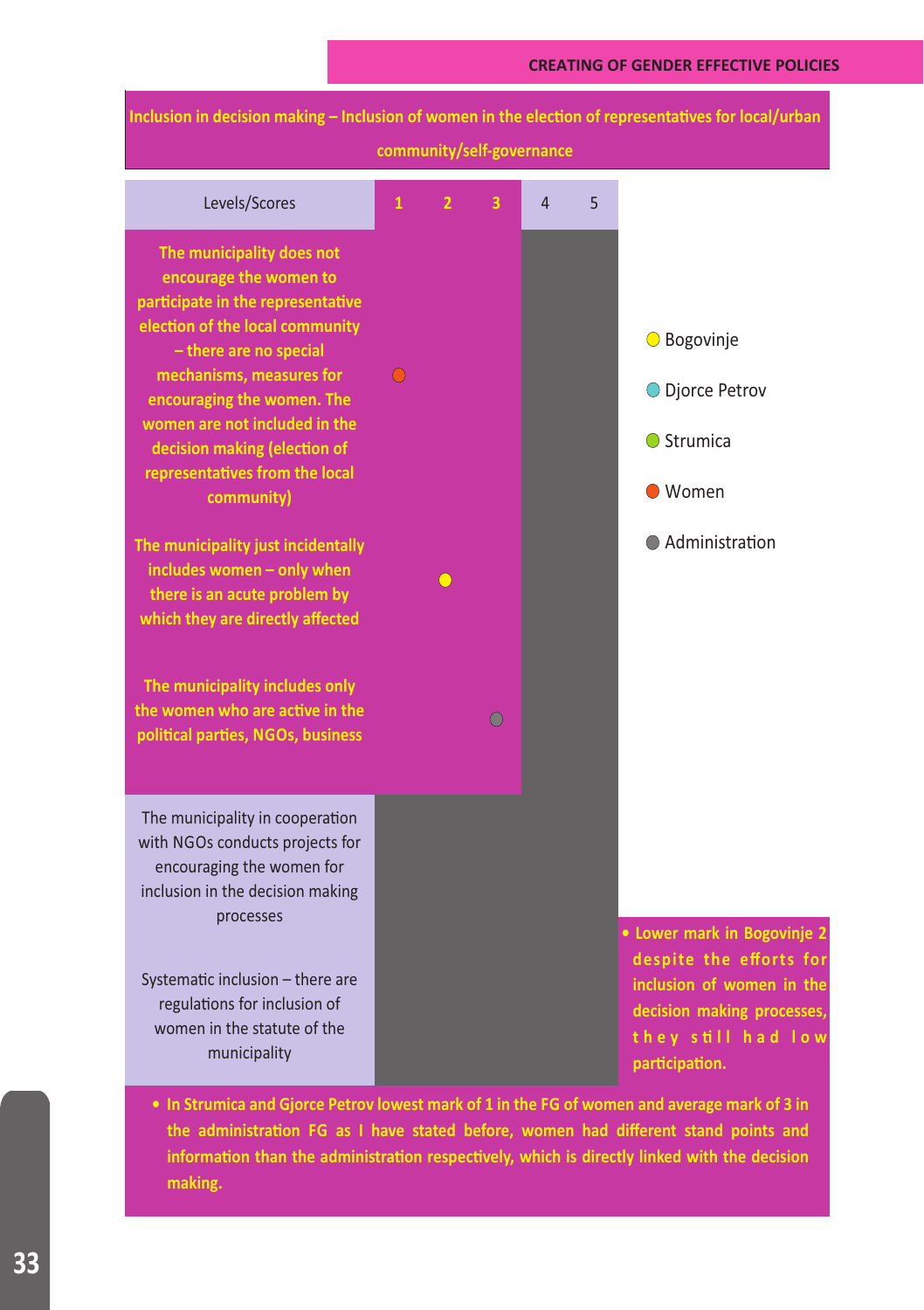Association of women in the municipality<sup>\*</sup> – Support of women for uniting



*\* Specific indicator for Municipality of Bogovinje*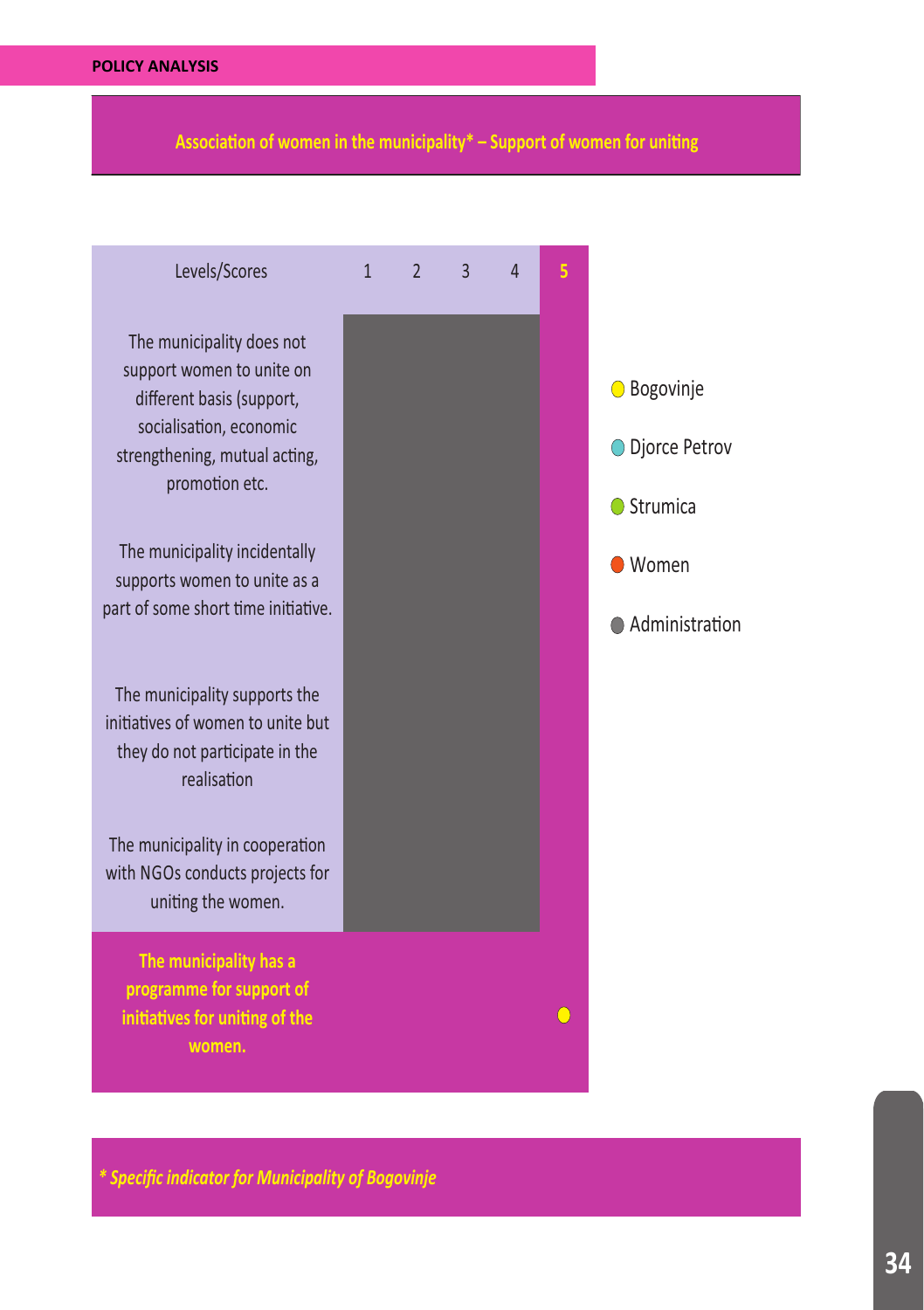• Women from the local communities, especially those from the lower social strata are in need for better services in the social care domain;

• Women from marginalized communities are not informed about the opportunities and the services of the municipalities, for the economic strengthening opportunities for women and for their inclusion in the decision making processes on level of local self-governance – in the urban and rural communities;

• There is need for improvement of the conditions in the local community for inclusion of girls from the vulnerable groups (minorities and ethnical groups and children with special needs) in the education process;

• There is need for support and strategies for inclusion of women in the decision making processes on local level and in projects which relate to economic strengthening of the citizens;

• Further strengthening of the capacities of the administration is needed in order for the implementation of the legal obligations forgender mainstreamingin LSGs to be possible;

• Gender divided tracking and statistic in the municipality is needed.

#### nmendations that came out as a result of the discussions in the foci e representatives of the administration

• Inclusion of women in the decision making processes on local level;

• Improving of the information procedures for supporting of theinclusion of women in the processes of decision making on local level and of social benefits and services in jurisdiction of the municipality;

• Promotion of gender equality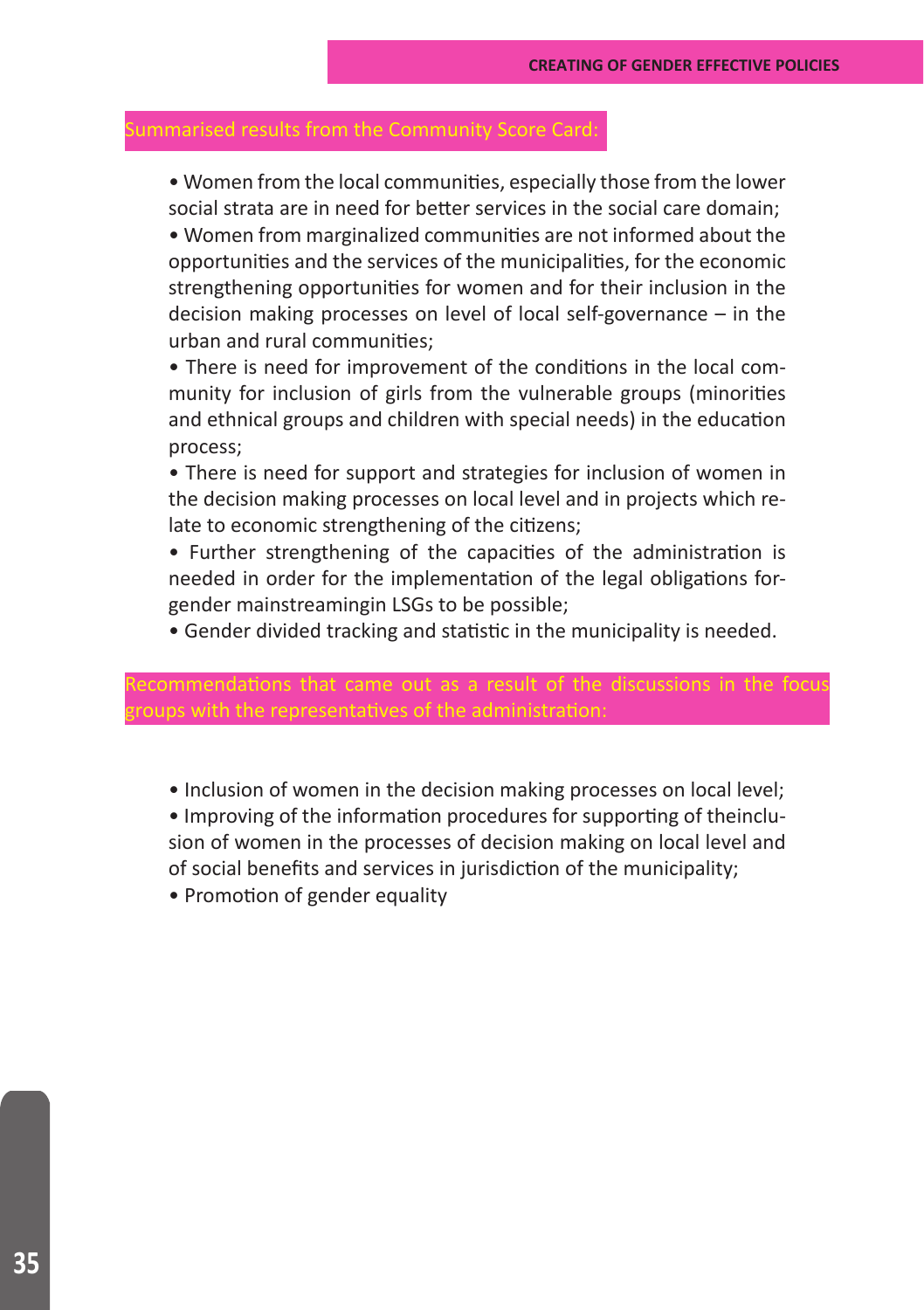# *5. Conclusions and Recommendations*

The appliance of the laws which refer to gender equality as well as other normative documents on local level, as regulations, strategies etc.<br>depends on: a) recognition of the necessity of formulating institutional<br>policie he appliance of the laws which refer to gender equality as well as other normative documents on local level, as regulations, strategies etc. depends on: a) recognition of the necessity of formulating institutional ministration to formulate effective policies, as well as of c) precise needs of assessment in the field.

# e research and the experience in conducting of the project brought the fo

• The administration of the local self-governance possesses modest knowledge of the policy building concept and scarce capacities and skills in their creation;

• The administration on local level needs rising of the awareness for integrating of the gender perspective in the programme and budget policies because insufficiently understands its meaning;

• The administration on local level experiences the obligation for creating gender sensitive policies and budgeting as a burdenif they can't perceive the relevancy of this issue and unless there is a lack of real interaction with the civic sector which advocates the specific needs;

• There is a low level of demand or articulation of the needs and the priorities of the citizens related to the gender issues and there is the need of establishing a dialogue between the civic organisations and the administration of the local self-governance;

• From the conducted evaluation with the Community Score Cards we learned that the women form the local communities, especially those from the lover social strata need better services in the social care domain, more informationabout the opportunities and the services available in the municipalities, about the economic strengthening opportunities for women and need for additional support for their inclusion in the decision making processes on local self-governance level – in the urban and rural communities.

1. Adopting of educational programme with its own model of trainings which will offer rising of the capacities and a model for sustainable transference of the knowledge and strengthening of the capacities in the units of local self-governance for creating policies as a portable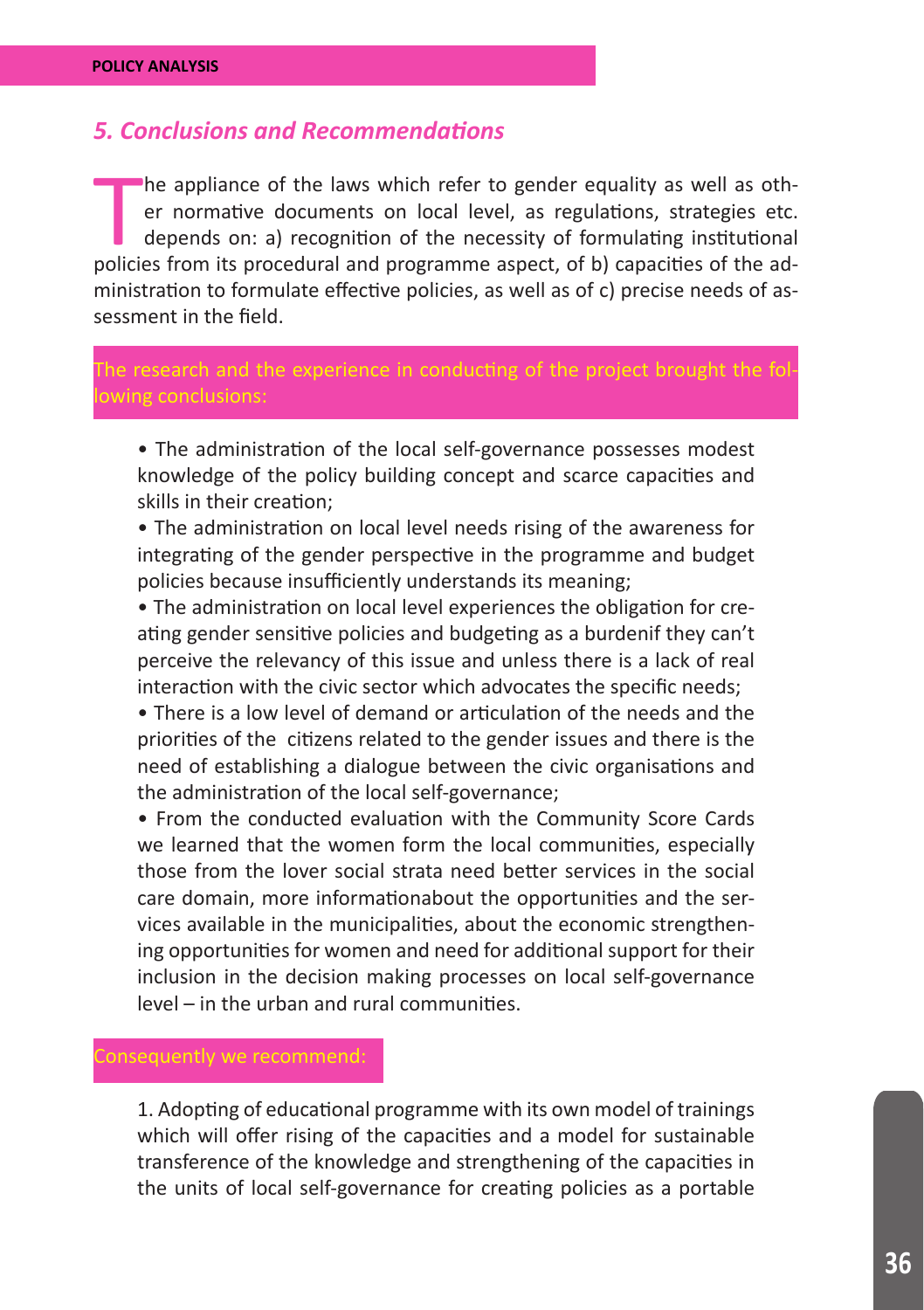skill and gender responsive policies as epitome skill.

2. Trainings for raising the awareness in sense of gender equality and creation of gender responsive policies as a mechanism for establishing inclusive society.

3. Appliance of discussions, simulations and practical work on the trainings, based on the real processes and activities in the local administration which will enable: a) raising and strengthening of the capacities and the skills, b) appliance of the newly gained knowledge in creating feasible policy documents.

4. Implementation of the gender analysis CSC: Community Score Card tool in the process of creating local gender sensitive policies which reflect the needs and the priorities of women and men form the local community.

5. Inclusion of gender responsive budgeting in the strengthening of the capacity processes and in creating gender sensitive policies in order for substantial influence to be enabled upon the services and the activities of the local self-governance contributing towards the decreasing the gender gap and the gender inequality.

6. Capacitating of the dialogue and negotiationamong the non-governmental sector and LSGs as a proxy for the needs of the specific civic groups (in this case, women) which will enable: a) participative democracy in decision making, and b) evaluation of the evidence based needs steaming out from the direct exchange with informed and representative public.

7. Strengthening of the civic sector capacities with advocacy and negotiation skills for articulation of the needs and priorities of the concerned groups of citizens and in the same time to encourage the efficiencyand accountability of the LSG units in enforcing the implementation of the Law for Equal Opportunities of Women and Men.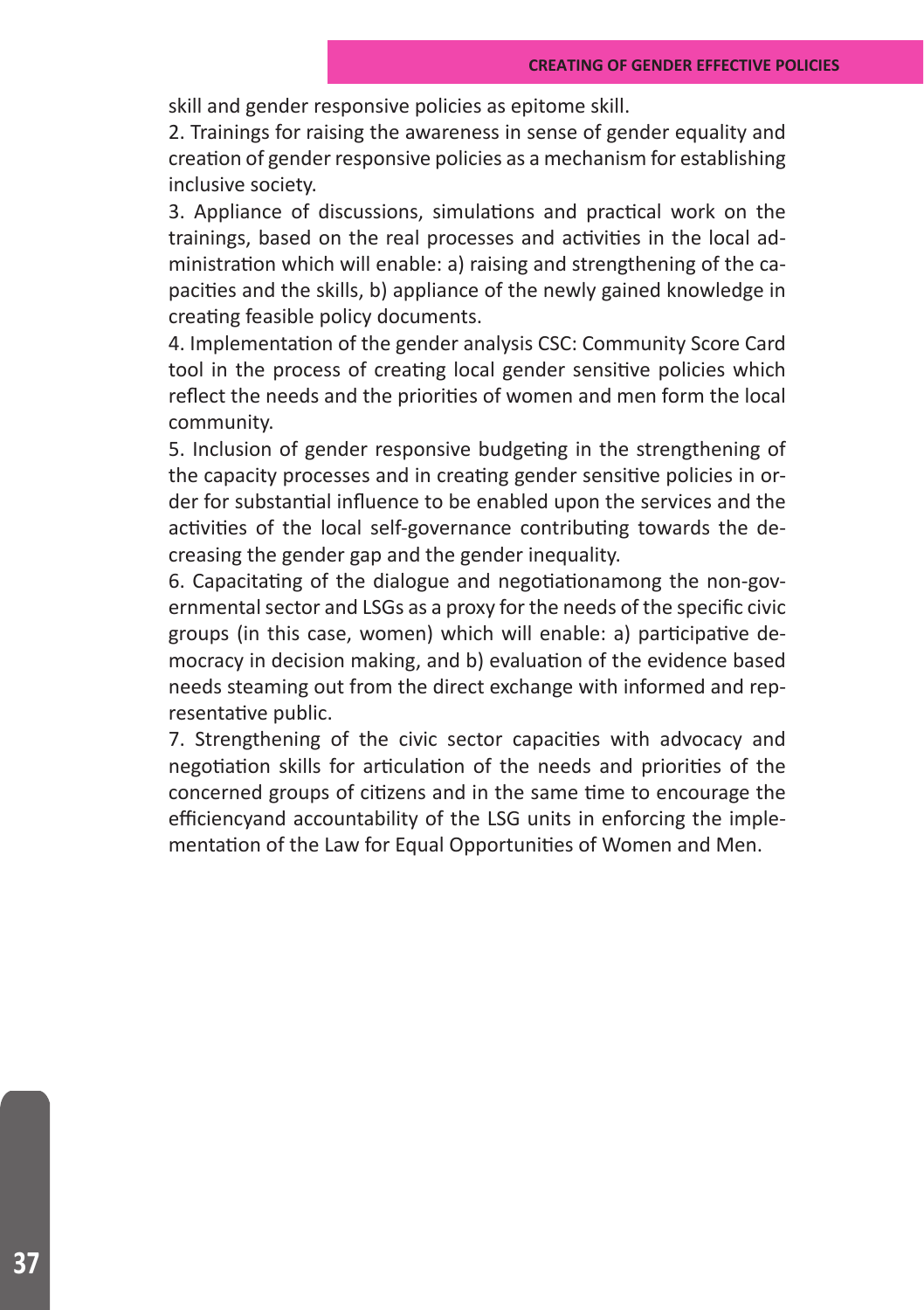# *References*

<sup>1</sup> Strategy for Equality Between Women and Men 2010-2015, European Commission COM 2010 491 final,(Brussels, 21.9.2010), http://europa.eu/ legislation summaries/employment and social policy/equality\_between\_men\_ and women/em0037 en.htm, accessed on02.04.2014.

<sup>2</sup> A Strategy for Smart, Sustainable and Inclusive Growth EUROPE 2020, European Commission (Brussels, 3.3.2010),COM(2010) 2020 final, available at http:// eurlex.europa.eu/LexUriServ/LexUriServ.do?uri=COM:2010:2020:FIN:EN:PDF, cessed on 4.3.2014.

<sup>3</sup> Beijing declaration and platform for action, available athttp://www.un.org/ womenwatch/daw/beijing15/index.html, accessed on 20.3.2014

4 The fifty-eighth session of the Commission on the Status of Women - ,available at http://www.unwomen.org/en/csw/csw58-2014, accessed on 20.3.2014.

5 Concluding Comments of the Committee on the Elimination of Discrimination Against Women: the Former Yugoslav Republic of Macedonia, 2006, available at:http://www.un.org/womenwatch/daw/cedaw/cedaw34/concludingcomments/ FYROMcc.pdf , last visited at 20.03.2014

6 Concluding observations on the combined fourth and fifthperiodic reports of The former Yugoslav Republic of Macedonia adopted by the Committee at its fifty fourth session (11 February – 1 March 2013) , available at: http://www2. ohchr.org/english/bodies/cedaw/docs/co/CEDAW.C.MKD.CO.4-5.pdf, 2013, last visited at 04.03.2014

7 Strategy for gender equality 2013-2020, Parliament of R. Macedonia ( Official gazette: Skopje 2013), http://www.slvesnik.com.mk/Issues/9d01686c914343d2 8b15b2605b82272b.pdf, accessed on 02.04.2014.

8 Constitution of R. Macedonia,available at http://www.sobranie.mk/ustav-narm.nspx, accessed on 02.04.2014.

9 Law for equal opportunities for women and men (Official Gazette, no. 66/06 2006).

 $10$  Law for equal opportunities for women and men (Official Gazette no.  $6/2012$ ).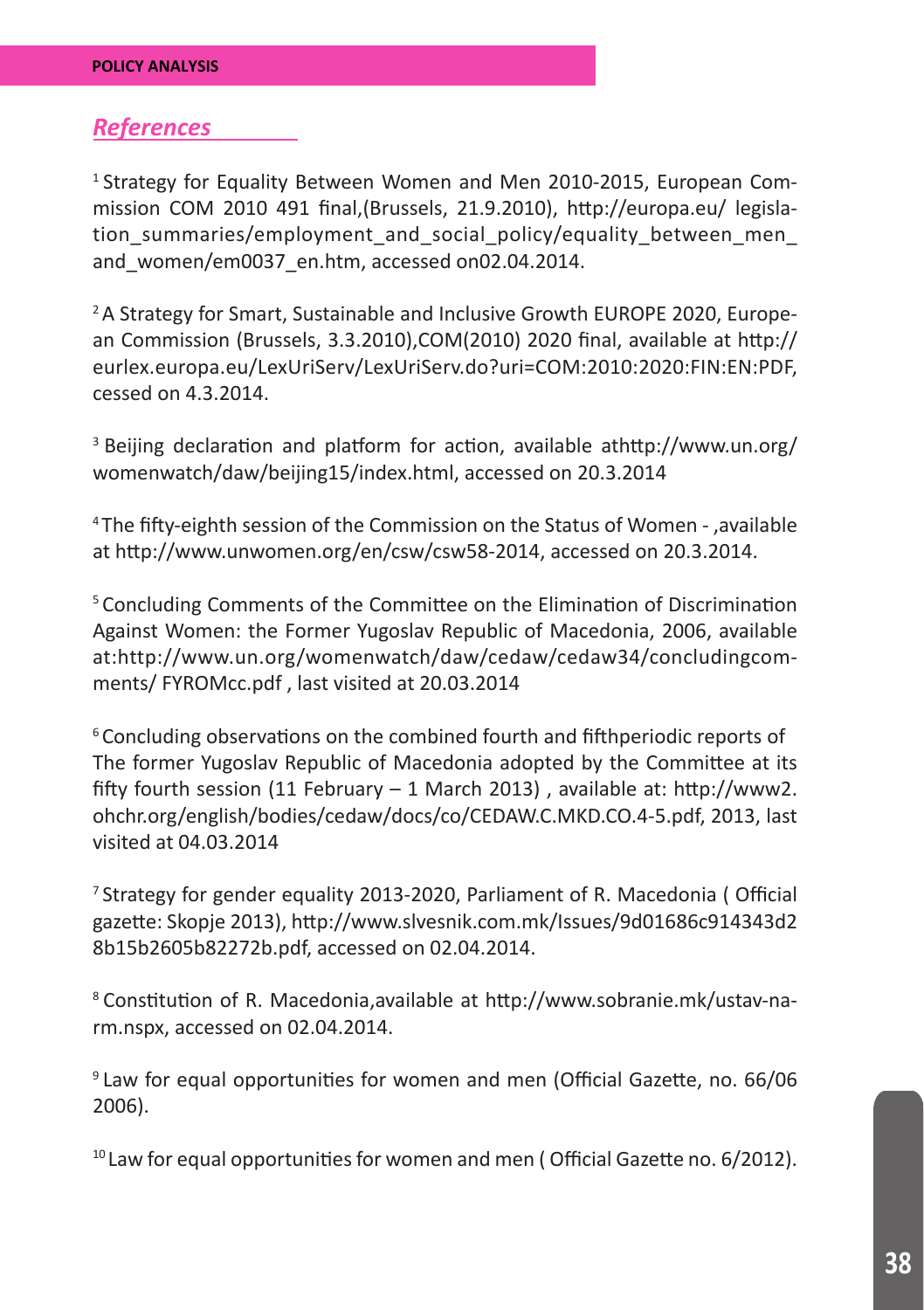<sup>11</sup> Law for prevention from discrimination (Official Gazette no. 50 2010).

12 Law on labor relations (Official Gazette no. 34, 2014)

<sup>13</sup>Law on elections, Official Gazette no. 10, 2011

 $14$  Ibid.,  $7$ 

<sup>15</sup> Report on Progress on Equality Between Women and Men in 2010 : The Gender Balance in Business Leadership, Luxembourg: Publications Office of the European Union, 2011.

 $16$  Active population in Republic of Macedonia: The results from the survey for work force ( State Statistical Office of R. Macedonia, 2013 , available at http:// www.stat.gov.mk/ pdf/2013/2.1.13.33.pdf, accessed on 3.3.2014 година.

 $17$  Report from the monitoring of the policies for gender equality in R. Macedonia. Akcija Zdruzenska, Skopje 2010,

<sup>18</sup> Analysis of gender budgeting for social protection and active policies for employment in R. Macedonia. Ministry for labor and social policy, 2010

19 Ibid. 17

 $20$  The listing of the mayors of the municipalities in R. Macedonia, available at http://www.zels.org.mk/default.aspx?modules=mayorlist, пристапено на 02.04.2014.

 $21$  Information about the Parliament conclusion about the analysis of qualitative participation of women in the public life and politics in the Local self-government units. Ministry for labor and social policy, 2011,available at http://www. mtsp.gov.mk/?ItemID=463B79E2DAE454468BBCDFEC8 D2D7845, accessed on 02.04.2014

22 Анализа на степенот на имплементацијата на законот за еднакви можности на жените и мажите, Министерство за труд и социјалнаполитика на Република Македонија ( Скопје: 2011), http://www.mtsp.gov.mk/ WBStorage/Files/analiza\_zem.pdf, accessed on 02.04.2014.

<sup>23</sup> The Global Gender Gap Report 2012: World Economic Forum, available athttp://www3.weforum.org/docs/WEF\_GenderGap\_Report\_2012.pdf,accessed on 02.04.2014.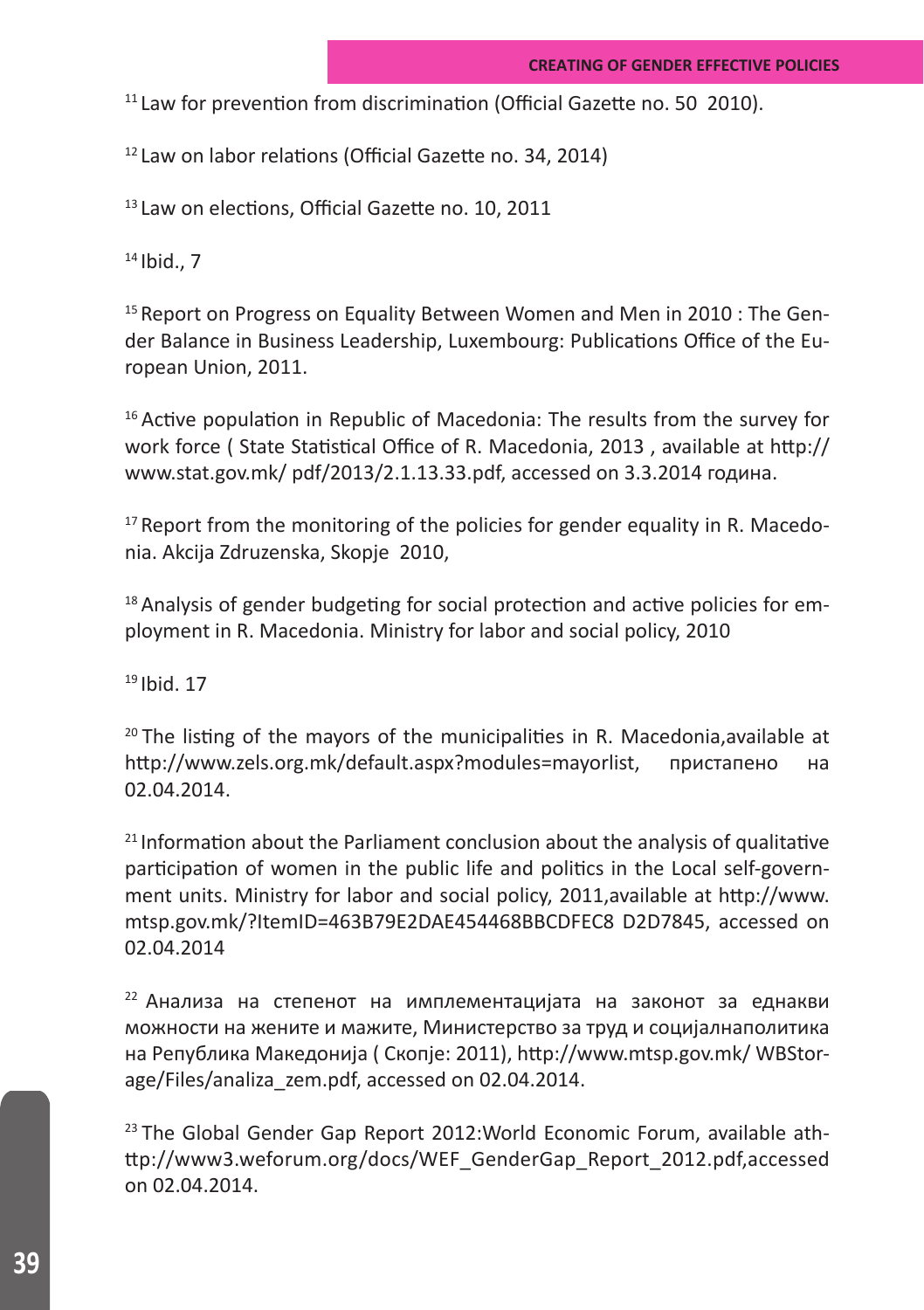<sup>24</sup> Karajkov, Riste et. Al. Index for social inclusion, Euro Balkan Press. 2011, available at http://www.euba.edu.mk/ tl\_files/Publikacii%20EUBA/Indeks%20 na%20socijalna%20inkluzija%20-%20WEB. pdf, accessed on 02.04.2014.

25 Savovska, Marija. Monitoring of the implementation of the Law for equal possibilities for women and men in the local government in R. Macedonia. Akcija Zdruzenska, 2009.

26 Ibid. 25

 $27$  National strategy for lowering the poverty and social exclusion in R. Macedonia (revised 2010- 2020), Ministry of labor and social policy, ,available athttp:// www.mtsp.gov.mk/WBStorage/Files/revidirana\_str\_ siromastija.pdf, accessed on 3.3.2014 година.

28 Ibid.27

 $29$  The Feminization of Poverty, available at: a http://www.un.org/womenwatch/ daw/followup/session/presskit/fs1.htm, access at: 2. 04. 2014

<sup>30</sup> CommunityScore Card Process- A Short Note on the General Methodology for Implementation, the Social Development Department attheWorld Bank Available at:http://siteresources.worldbank.org/INTP-CENG/11433331116505690049/20509286/comscorecardsnte.pdf, last visited at:3/3/2014

<sup>31</sup> Community Based Scorecards: A Manual for Civil Society, Tirana: UN Women, 2012.

<sup>32</sup> Hadzahmetovic, Azra et. al., Gender responsive budgeting: Guidebook for universities. University Press, Sarajevo, 2013.

<sup>33</sup> Strategy for implementation of gender responsive budgeting in R. Macedonia 2012- 2017, Ministry of labor and social policy, 2012 , available at http://edemokratija.mk/socijalni\_raboti/-/document\_library\_display/5b6U/view/26 941/4602;jsessionid=31B0314087D7687DD77607F5BE2588A2, accessed on 02.04.2014.